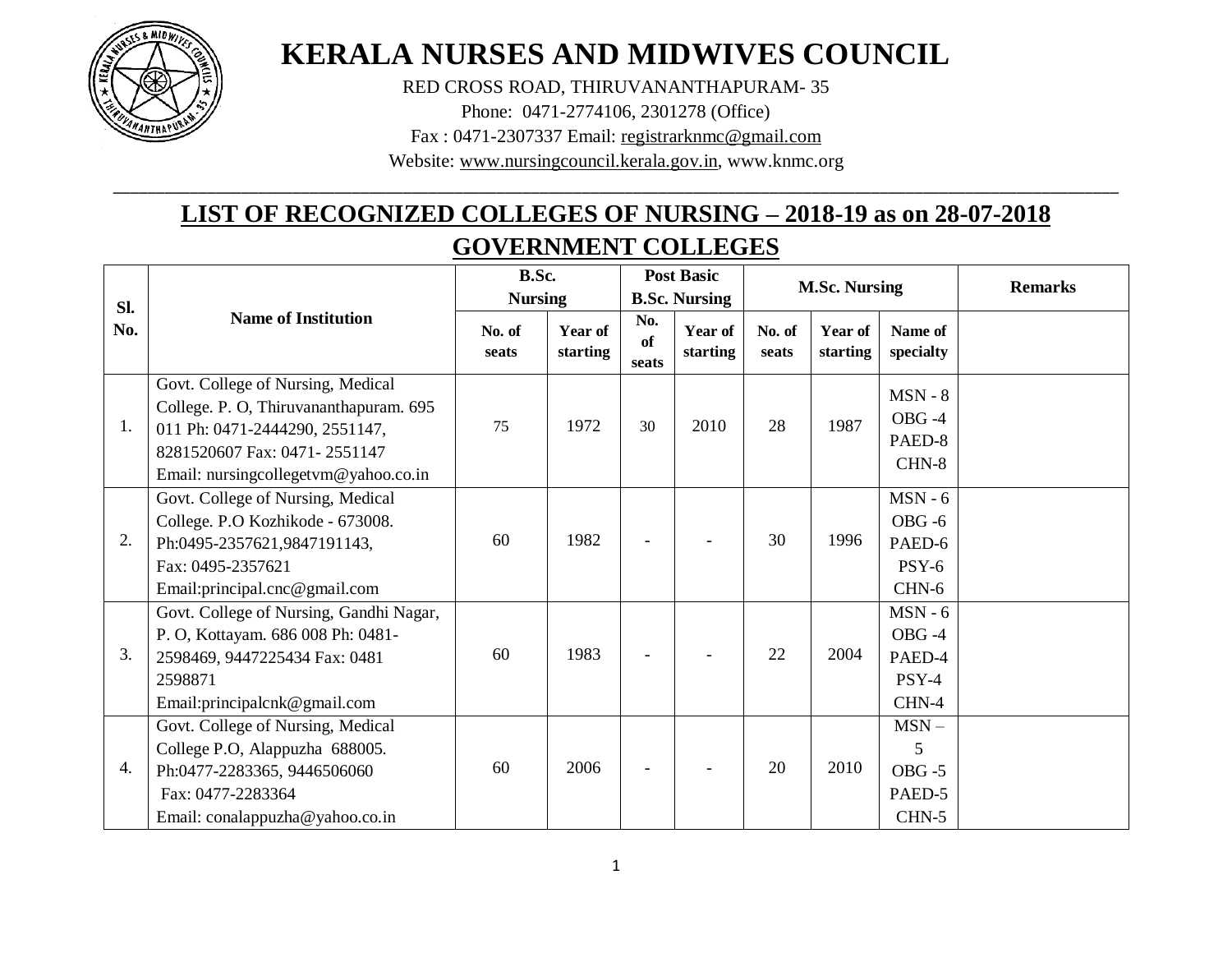| 5. | Govt. College of Nursing, Medical<br>College, P. O. Thrissur $-680$ 596.<br>Ph: 0487-2201366, 2208205,<br>9447143920<br>Fax: 0487-2201366,<br>Email: principalcontsr@gmail.com    | 60 | 2006 |    |      | 20 | 2010 | $MSN - 4$<br>$OBG -4$<br>PAED-4<br>$PSY-4$<br>CHN-4 |  |
|----|-----------------------------------------------------------------------------------------------------------------------------------------------------------------------------------|----|------|----|------|----|------|-----------------------------------------------------|--|
| 6  | Govt. College of Nursing, Ernakulam,<br>HMT Colony.<br>P. O, Kalamassery, Ernakulam 683 503<br>Ph: 0484-2754485, 88, 9447586792<br>Fax: 0484 2411000<br>Email: cnckochi@gmail.com | 60 | 2009 | 45 | 2018 |    |      |                                                     |  |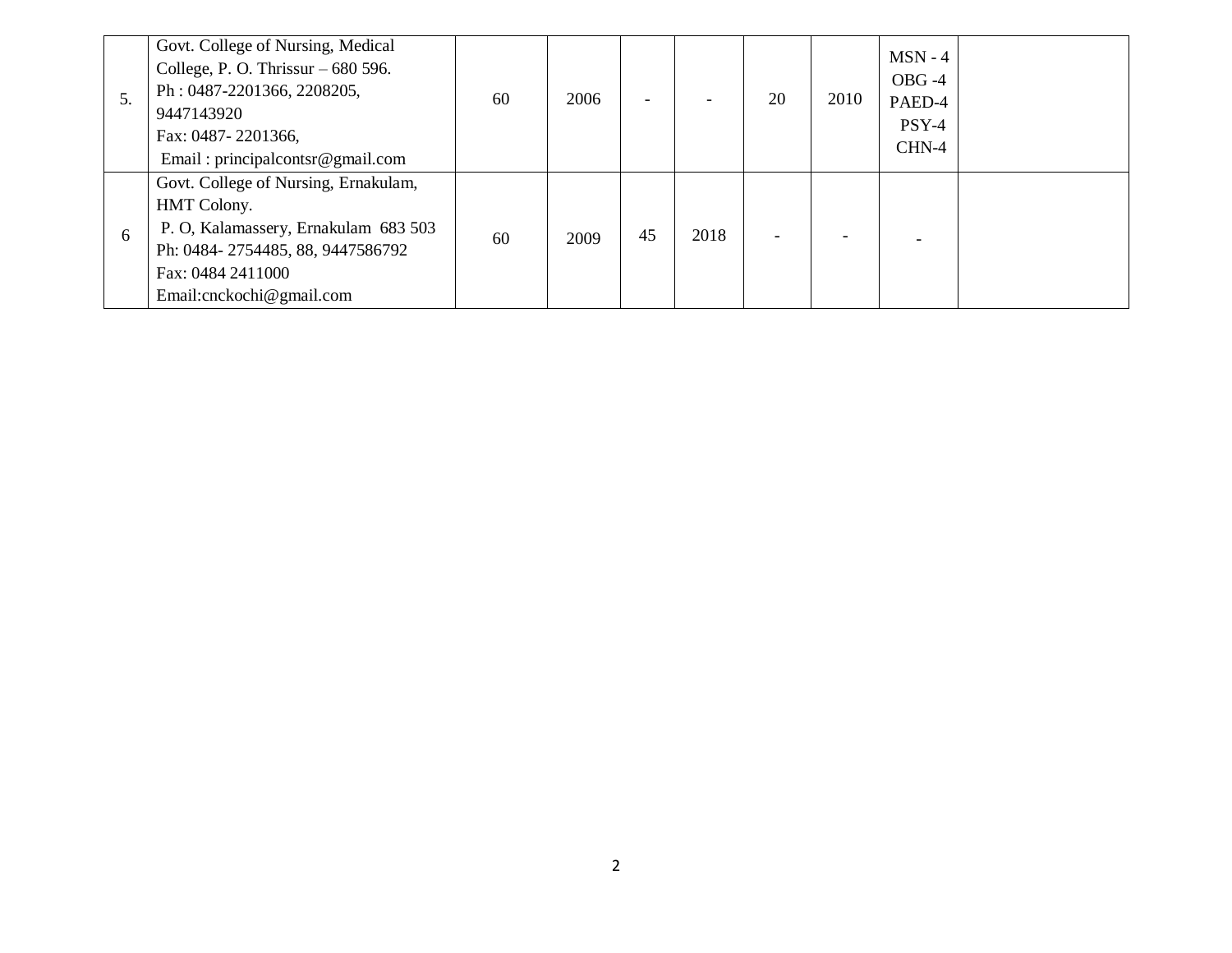## **PRIVATE (SELF FINANCING) COLLEGES**

### **THIRUVANANTHAPURAM**

| Sl.            |                                                                                                                                                                                                                          | B.Sc.<br><b>Nursing</b> |                     |                    | <b>Post Basic</b><br><b>B.Sc. Nursing</b> |                 | <b>M.Sc. Nursing</b> |                                                        | <b>Remarks</b> |
|----------------|--------------------------------------------------------------------------------------------------------------------------------------------------------------------------------------------------------------------------|-------------------------|---------------------|--------------------|-------------------------------------------|-----------------|----------------------|--------------------------------------------------------|----------------|
| No.            | <b>Name of Institution</b>                                                                                                                                                                                               | No. of<br>seats         | Year of<br>starting | No.<br>of<br>seats | Year of<br>starting                       | No. of<br>seats | Year of<br>starting  | Name of<br>specialty                                   |                |
| $\mathbf{1}$   | Sivagiri S.N Medical Mission College of<br>Nursing, Sreenivasapuram.P. O, Varkala -695<br>145 Trivandrum,<br>Ph: 0470-2602330, 2602335, Fax: 0470-<br>2602330, 9249726046<br>Email:nsgcollege.sivagiri@gmail.com,        | 70                      | 2004                | 30                 | 2010                                      | 25              | 2009                 | $MSN - 5$<br>$OBG - 5$<br>PAED-5<br>$PSY-5$<br>$CHN-5$ |                |
| $\overline{2}$ | College of Nursing, Ananthapuri Hospitals and<br>Research Institute, Chacka, NH Bypass,<br>Thiruvananthapuram 695 024, Ph: 0471-<br>2579921, 9446553616 Fax: 0471-2506969,<br>Email: ananthapuricollegenursing@gmail.com | 60                      | 2007                |                    |                                           | 25              | 2011                 | $MSN - 5$<br>$OBG - 5$<br>PAED-5<br>$PSY-5$<br>$CHN-5$ |                |
| 3              | Saraswathy College of Nursing, Bheema Hill,<br>Karode, Uchakkada, Thiruvananthapuram 695<br>506. Ph: 0471-2201598,2200098, 8547702760<br>Fax: 0471 2200098<br>Email:saraswathycollegeofnursing@gmail.com                 | 50                      | 2007                |                    |                                           | 12              | 2011                 | $MSN - 3$<br>$OBG - 3$<br>PAED-3<br>PSY-3              |                |
| $\overline{4}$ | NIMS College of Nursing, NIMS Medicity,<br>Aralummoodu, Neyyattinkara P.O, Trivandrum<br>695123 Ph: 0471-2223632, 9446441389<br>Fax:2223632, Email: nimsnursing@gmail.com                                                | 60                      | 2009                |                    |                                           | 8               | 2011                 | $MSN -$<br>6<br>$OBG - 2$                              |                |
| 5              | S.P. Fort College of Nursing, J.P.Nagar,<br>Vallakadavu P.O, Thiruvananthapuram 695 523<br>Ph: 0471 -2575010, 9447270996<br>Fax: 0471-2575112 Email:nursing@spfort.com,<br>spfortcollege@gmail.com                       | 40                      | 2011                |                    |                                           |                 |                      |                                                        |                |
| 6              | C.S.I. College of Nursing, Dr. SMCSI Medical<br>College, Karakonam. P.O, Thiruvananthapuram-<br>695 504, Ph: 0471-2251816, 9447700344                                                                                    | 50                      | 2002                |                    |                                           | 12              | 2010                 | PAED-4<br><b>PSY-4</b>                                 |                |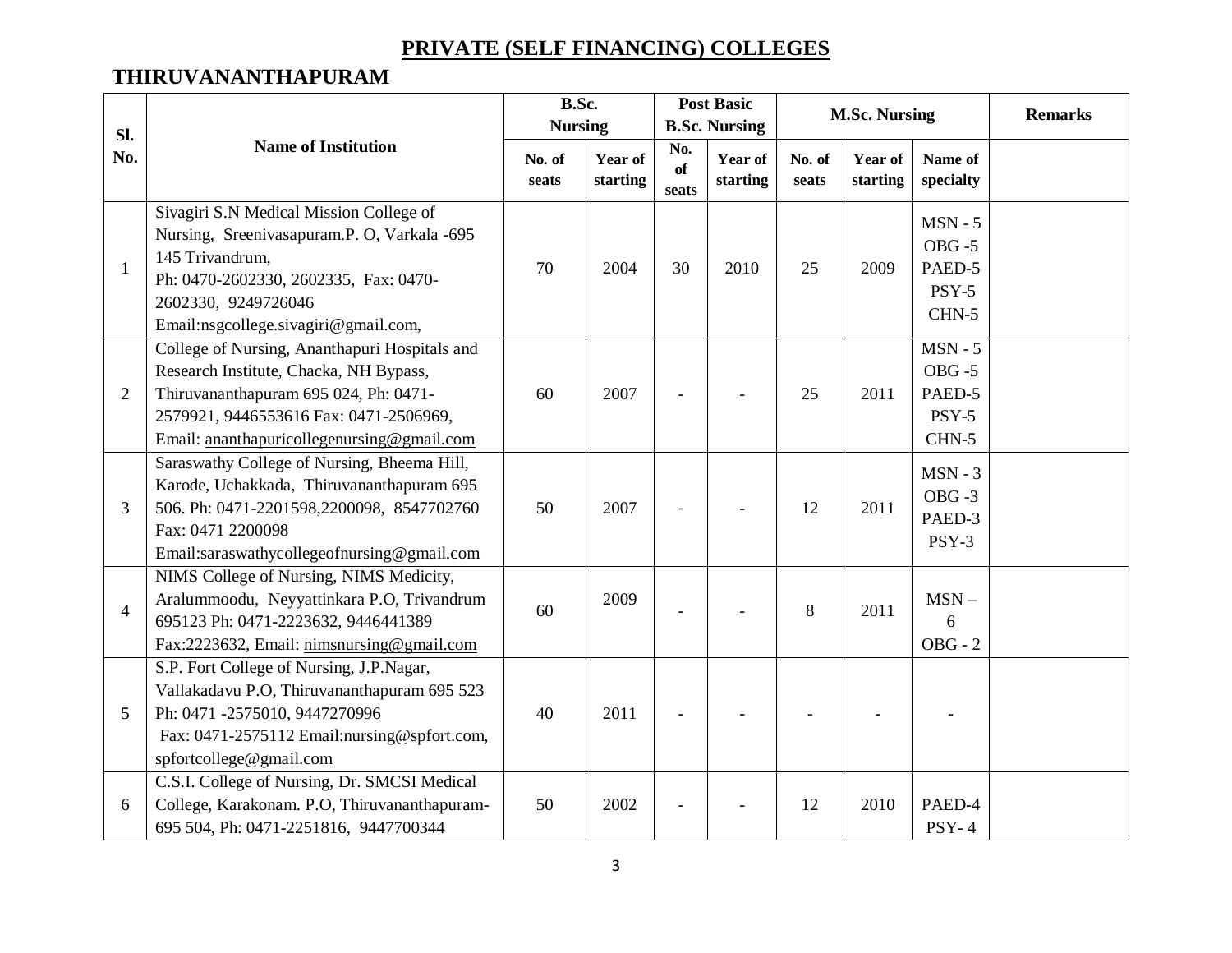|             | Fax: 0471-2250239                                                                                                                                                                                                         |    |      |    |      |    |      | $CHN-4$                                              |  |
|-------------|---------------------------------------------------------------------------------------------------------------------------------------------------------------------------------------------------------------------------|----|------|----|------|----|------|------------------------------------------------------|--|
|             | Email:smcsicon@gmail.com                                                                                                                                                                                                  |    |      |    |      |    |      |                                                      |  |
| $\tau$      | Co-operative College of Nursing, Karakulam. P.<br>O, P.B.No.5 Thiruvananthapuram-695564,<br>Phone: 0472-2887299, 8281250299 Fax:<br>2887299<br>Email: cooperativecollegeofnursing@gmail.com                               | 75 | 2009 | 30 | 2010 |    |      |                                                      |  |
| 8           | Sree Gokulam Nursing College, Sree Gokulam<br>Medical College Campus, Venjaramoodu P.O,<br>Thiruvananthapuram.695 607<br>Phone:0472-3041270,3041147,9539804176<br>Email: sgnc@sgmc.in                                     | 75 | 2009 | 40 | 2011 | 25 | 2011 | $MSN - 6$<br>$OBG - 5$<br>PAED-5<br>PSY-4<br>$CHN-5$ |  |
| $\mathbf Q$ | Ruckmoni College of Nursing, Ponnambi,<br>Vellarada, Thiruvananthapuram.695 505 Ph:<br>0471-2244695, Fax: 0471-2241126, 2244694,<br>9633833401, Email: rmdh 2009@gmail.com                                                | 50 | 2008 | 30 | 2011 |    |      |                                                      |  |
| 10          | KIMS College of Nursing, Chempakamangalam,<br>Korani.P.O, Attingal, Thiruvananthapuram - 695<br>104, Ph: 0471-3081020,3081021,9447175881<br>Fax: 0471-3081027<br>Email: nursingcollege@kimskerala.com                     | 70 | 2006 | 20 | 2010 | 15 | 2010 | MSN-<br>10<br>PSY-5                                  |  |
| 11          | Nightingale College of Nursing, Pachakadu,<br>Thannimood, Irinjiyam P O, Nedumangad,<br>Thiruvananthapuram. 695561<br>Ph: 0472-2805090,2805091, 9488274682<br>Email: ncn.trivandrum@gmail.com                             | 50 | 2006 |    |      |    |      |                                                      |  |
| 12          | Little Flower College of Nursing, Jubilee<br>Memorial Hospital, Meads Lane, Palayam,<br>Thiruvananthapuram 695 034 Ph: 0471-<br>3080374,3080373, Fax:0471-3080399, 2330925,<br>9497454950 Email: littleflowercn@gmail.com | 40 | 2013 |    |      |    |      |                                                      |  |
| 13          | PRS College of Nursing, PRS Hospital Campus,<br>Killipalam, Karamana.P.O, Thiruvananthapuram-<br>695002 Ph: 0471-6510101, 2343003,<br>8301032815Fax: 0471-2343003 Email:<br>prsnursing@gmail.com                          | 40 | 2011 |    |      |    |      |                                                      |  |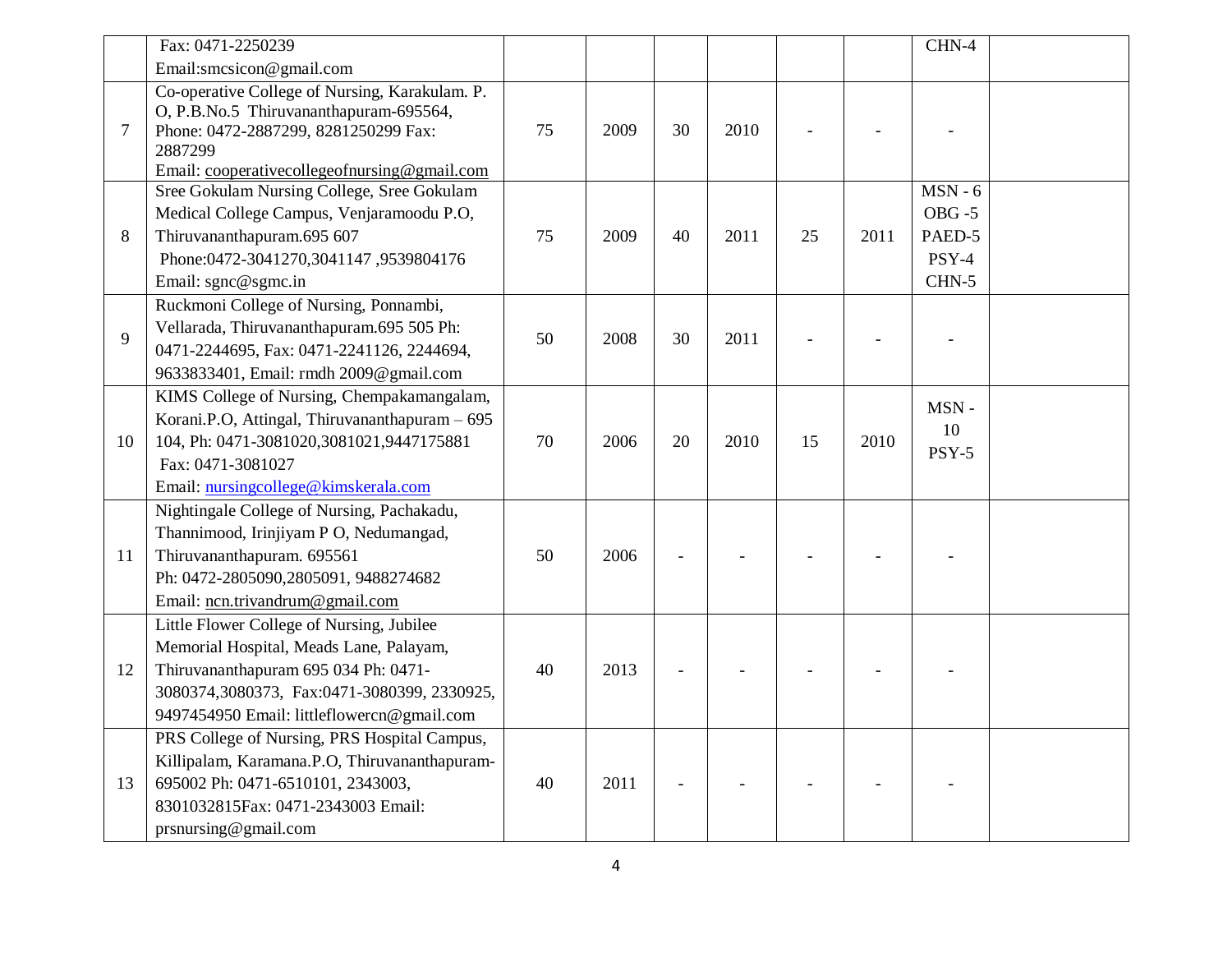## **KOLLAM**

| SI. | <b>Name of Institution</b>                                                          | B.Sc.          |          |       | <b>Post Basic</b>    |        | <b>M.Sc. Nursing</b> |                     | <b>Remarks</b> |
|-----|-------------------------------------------------------------------------------------|----------------|----------|-------|----------------------|--------|----------------------|---------------------|----------------|
| No. |                                                                                     | <b>Nursing</b> |          |       | <b>B.Sc. Nursing</b> |        |                      |                     |                |
|     |                                                                                     | No. of         | Year of  | No.   | Year of              | No. of | Year of              | Name of             |                |
|     |                                                                                     | seats          | starting | of    | starting             | seats  | starting             | specialty           |                |
|     |                                                                                     |                |          | seats |                      |        |                      | $MSN - 5$           |                |
|     | Holy Cross College of Nursing, Kottiyam, P.O.                                       |                |          |       |                      |        |                      | $PSY-2$             |                |
|     | Kollam.691 571, Ph: 0474-2530624, 2531258,<br>9497358450 Fax: 0474-2530624          |                |          |       |                      |        |                      | CHN-5               |                |
| 14  |                                                                                     | 50             | 2004     | 35    | 2003                 | 20     | 2011                 |                     |                |
|     | Email:holycrosscolleg@yahoo.com                                                     |                |          |       |                      |        |                      | $OBG -$             |                |
|     |                                                                                     |                |          |       |                      |        |                      | $\overline{4}$      |                |
|     | Bishop Benziger College of Nursing, Sastri                                          |                |          |       |                      |        |                      | PAED-4<br>$MSN - 5$ |                |
|     | Junction, P.B.No.46 Kollam 691 001, Ph: 0474-                                       |                |          |       |                      |        |                      | $OBG - 3$           |                |
|     |                                                                                     |                | 2004     |       |                      | 19     | 2010                 | PAED-5              |                |
| 15  | 2765582, 8281302895<br>Fax: 0474-2761801                                            | 50             |          |       |                      |        |                      | PSY-3               |                |
|     | Email:bbcon_official@yahoo.co.in                                                    |                |          |       |                      |        |                      | CHN-3               |                |
|     | Vijaya College of Nursing, Gurugiri Campus,                                         |                |          |       |                      |        |                      |                     |                |
|     | Neeleswaram. P. O, Kottarakara, Kollam 691                                          |                |          |       |                      |        |                      | $MSN - 5$           |                |
|     | 505, Ph:0474-2057123, 9400124549,                                                   |                |          |       |                      |        |                      | $OBG - 5$           |                |
| 16  | 9048200660                                                                          | 70             | 2005     | 30    | 2011                 | 25     | 2009                 | PAED-5              |                |
|     | Fax: 0474-                                                                          |                |          |       |                      |        |                      | PSY-5               |                |
|     |                                                                                     |                |          |       |                      |        |                      | CHN-5               |                |
|     | 2454404, Email: vijayaconktr@gmail.com<br>Travancore College of Nursing, Travancore |                |          |       |                      |        |                      |                     |                |
|     | Medicity, N.H Bypass, Thattamala P.O. Kollam                                        |                |          |       |                      |        |                      |                     |                |
| 17  | -691020, Ph:0474-2721803,                                                           | 50             | 2010     |       |                      |        |                      |                     |                |
|     | 2721600,9446034117 Fax:0474 -2721620                                                |                |          |       |                      |        |                      |                     |                |
|     | Email:travancorecollegeofnursing@gmail.com                                          |                |          |       |                      |        |                      |                     |                |
|     | Azeezia College of Nursing, Diamond Hills,                                          |                |          |       |                      |        |                      |                     |                |
|     | Meeyannoor. P. O, Kollam - 691 537                                                  |                |          |       |                      |        |                      |                     |                |
| 18  | Ph: 0474-2722450,0474-2722449, 9961172107                                           | 50             | 2007     |       |                      |        |                      |                     |                |
|     | Fax: 0474 2722411                                                                   |                |          |       |                      |        |                      |                     |                |
|     | Email: azeeziacollegeofnursing@gmail.com                                            |                |          |       |                      |        |                      |                     |                |
|     | N.S Memorial College of Nursing, Palathara,                                         |                |          |       |                      |        |                      |                     |                |
| 19  | Thattamala, P.O, Kollam 691020                                                      | 30             | 2013     |       |                      |        |                      |                     |                |
|     |                                                                                     |                |          |       |                      |        |                      |                     |                |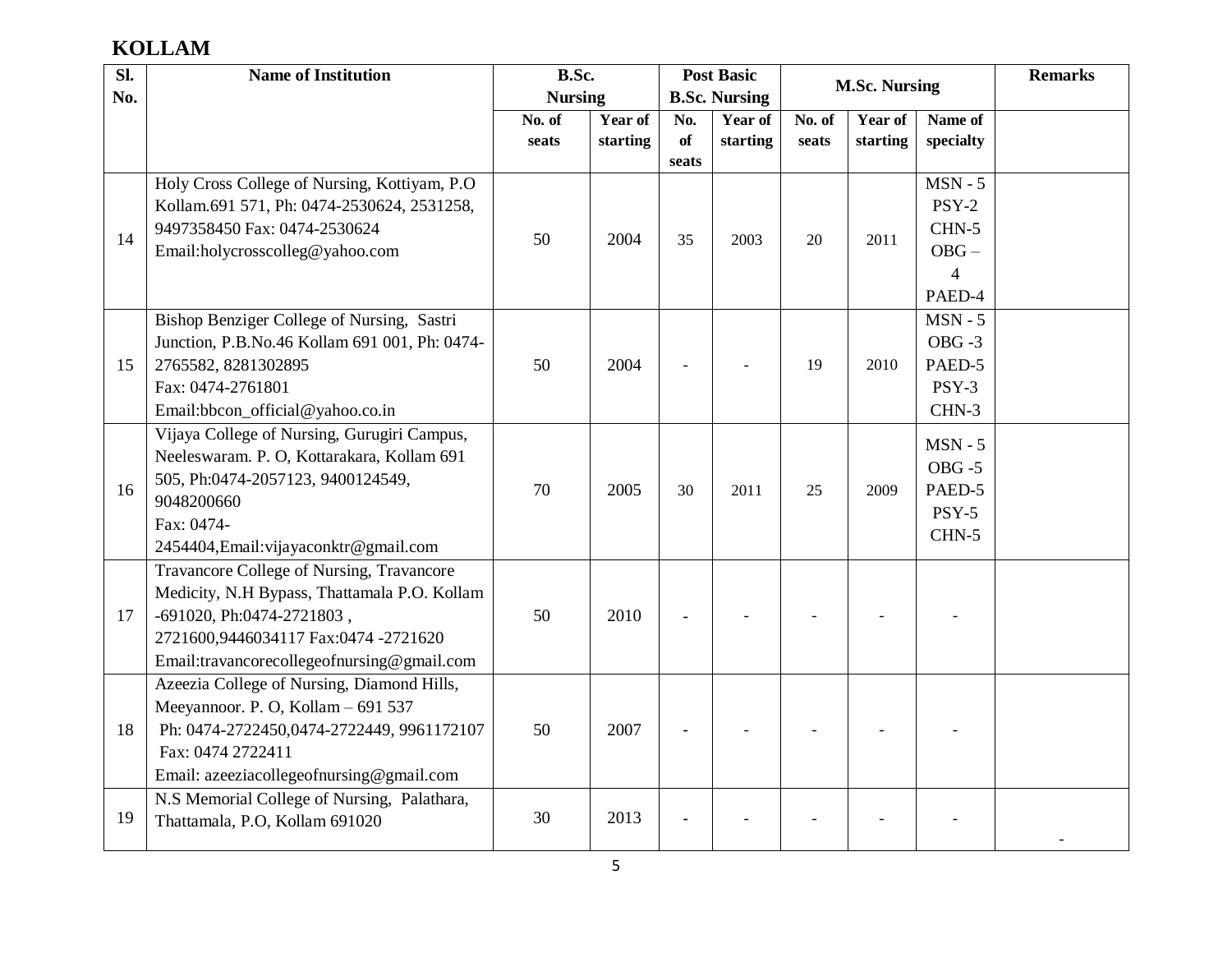|    | Ph: 0474 2729292, 9446434395                  |    |      |    |      |    |      |           |  |
|----|-----------------------------------------------|----|------|----|------|----|------|-----------|--|
|    | Fax: 0474-2726701                             |    |      |    |      |    |      |           |  |
|    | Email: nscollegeofnursing@gmail.com           |    |      |    |      |    |      |           |  |
|    | V.N.S.S College of Nursing, S.N. Trust        |    |      |    |      |    |      | $MSN - 5$ |  |
|    | Medical Mission, Karbala Juncion, Kollam-     |    |      |    |      |    |      | $OBG - 5$ |  |
| 20 | 691 001.                                      | 60 | 2004 | 30 | 2011 | 25 | 2009 | PAED-5    |  |
|    | Ph: 0474-2764675, Fax: 0474-2750079           |    |      |    |      |    |      | $PSY-5$   |  |
|    | 9495834178 Email: vnsssntmm@gmail.com         |    |      |    |      |    |      | CHN-5     |  |
|    | Upasana College of Nursing, Puthuchira,       |    |      |    |      |    |      | $MSN - 5$ |  |
|    | Industrial Estate. P. O, Umayanalloor,        |    |      |    |      |    |      | $OBG - 5$ |  |
| 21 | Kollam.691 589,                               | 75 | 2005 | 30 | 2010 | 25 | 2010 | PAED-5    |  |
|    | Ph: 0474-2535981, 2532619, 9495115702 Fax:    |    |      |    |      |    |      | $PSY-5$   |  |
|    | 0474-2532619,                                 |    |      |    |      |    |      | CHN-5     |  |
|    | Email:upasana.college@yahoo.com               |    |      |    |      |    |      |           |  |
|    | St. Joseph's College of Nursing, Anchal, P.O, |    |      |    |      |    |      |           |  |
|    | Kollam – 691 306, Ph: 0475-2270457,           |    |      |    |      |    |      | $MSN - 5$ |  |
| 22 | 9562978841                                    | 50 | 2002 |    |      | 11 | 2012 | $PSY-3$   |  |
|    | Fax: 0475-2279787,                            |    |      |    |      |    |      | CHN-3     |  |
|    | Email:stjnca9787@yahoo.co.in                  |    |      |    |      |    |      |           |  |
|    | Mercy College of Nursing, Valakom.P.O,        |    |      |    |      |    |      |           |  |
| 23 | Kottarakara, Kollam- 691 532, Ph: 0474-       | 70 | 2006 | 30 |      |    |      |           |  |
|    | 2494370, 8943766045 Fax: 0474-2470304         |    |      |    |      |    |      |           |  |
|    | Email: mercycon@gmail.com                     |    |      |    |      |    |      |           |  |
|    | Parabrahma College of Nursing, Oachira,       |    |      |    |      |    |      |           |  |
|    | Kollam – 690 525, Ph: 0476 2694833,           |    |      |    |      |    |      |           |  |
| 24 | 9497811807, Fax: 0476 2694833,                | 40 | 2016 |    |      |    |      |           |  |
|    | Email:parabrahmacollegeofnursing@gmail.com    |    |      |    |      |    |      |           |  |
|    |                                               |    |      |    |      |    |      |           |  |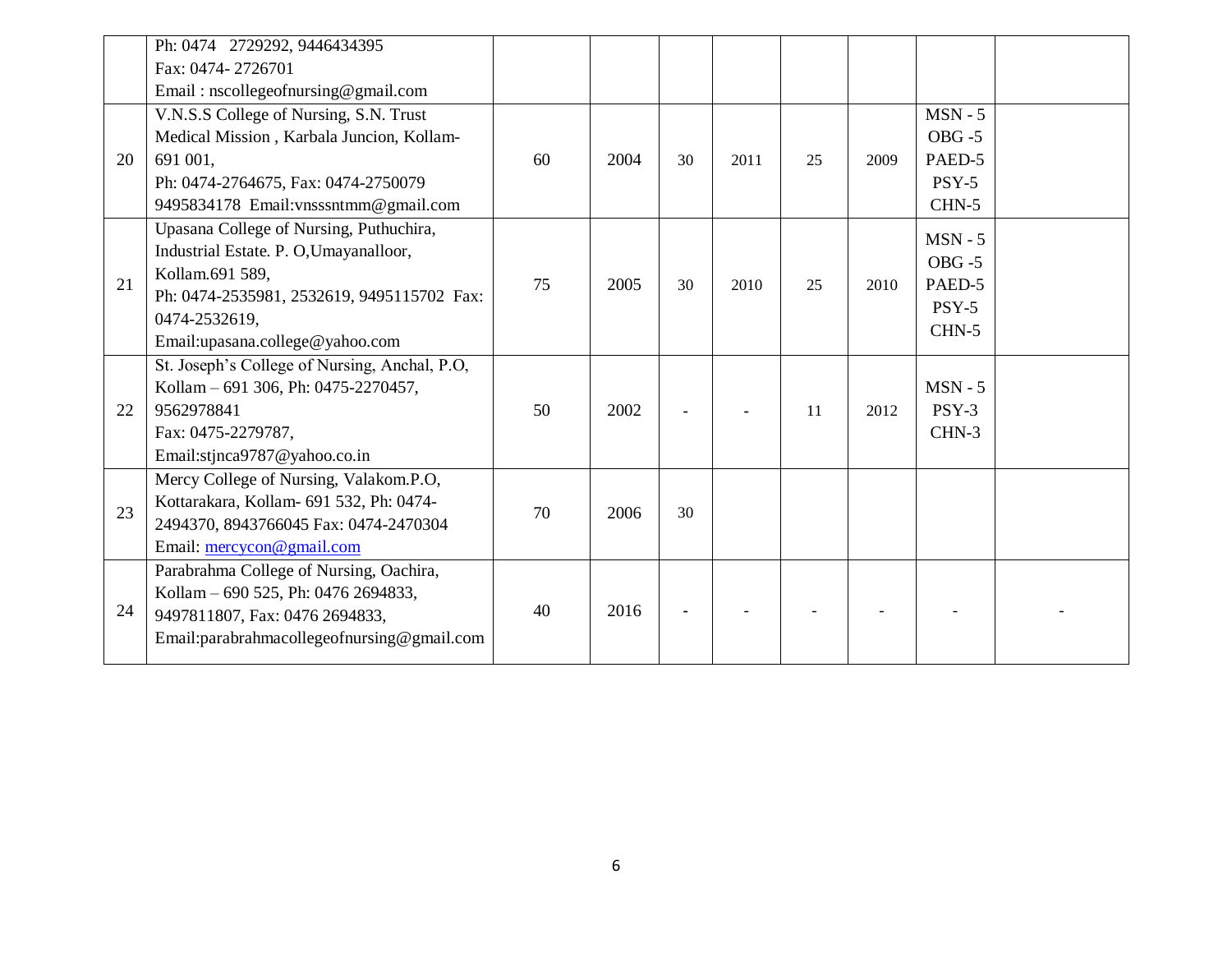## **ALAPPUZHA**

| Sl. | <b>Name of Institution</b>                                                                                                                                                                                      | B.Sc.          |          |        | <b>Post Basic</b>    |        | <b>M.Sc. Nursing</b> |                                                         | <b>Remarks</b> |
|-----|-----------------------------------------------------------------------------------------------------------------------------------------------------------------------------------------------------------------|----------------|----------|--------|----------------------|--------|----------------------|---------------------------------------------------------|----------------|
| No. |                                                                                                                                                                                                                 | <b>Nursing</b> |          |        | <b>B.Sc. Nursing</b> |        |                      |                                                         |                |
|     |                                                                                                                                                                                                                 | No. of         | Year of  | No. of | Year of              | No. of | Year of              | Name of                                                 |                |
|     |                                                                                                                                                                                                                 | seats          | starting | seats  | starting             | seats  | starting             | specialty                                               |                |
| 25  | S.H College of Nursing, S H General<br>Hospital, Green Gardens, Cherthala,<br>Alappuzha-688 524<br>Ph: 0478 2813438, 2183430, 9961595364<br>Fax: 0478 - 2813438 Email:<br>shgcon@gmail.com                      | 40             | 2013     |        |                      |        |                      |                                                         |                |
| 26  | Josco College of Nursing, Iranikudy.P.O,<br>Edappon, Pandalam 690558 Ph: 0479-<br>2376644, 9744710838<br>Fax: 0479-2374942<br>Email:joscocollegeofnursing@gmail.com                                             | 60             | 2005     | 40     | 2010                 | 20     | 2011                 | $MSN-4$<br>$O.B.G -4$<br>PAED-4<br>$PSY-4$<br>CHN-4     |                |
| 27  | College of Nursing, St. Thomas Mission<br>Hospital, Pallickal. P. O, Kattanam,<br>Alappuzha $-690503$ .<br>Ph: 0479-2333631, Mob: 8301013788,<br>Fax: 0479 2333631<br>Email:st.thomascollegeofnursing@gmail.com | 50             | 2008     |        |                      | 5      | 2015                 | $CHN-5$                                                 |                |
| 28  | K.V.M. College of Nursing, K.V.M Trust,<br>Cherthala, P.B.No.13, Alappuzha - 688 539,<br>Ph: 0478-2810980, 8281216350 Fax: 0478-<br>2822478,<br>Email: kvmcollege of nursing @gmail.com                         | 60             | 2002     | 50     | 2010                 | 25     | 2009                 | $MSN-5$<br>$O.B.G$ -<br>5<br>PAED-5<br>$PSY-5$<br>CHN-5 |                |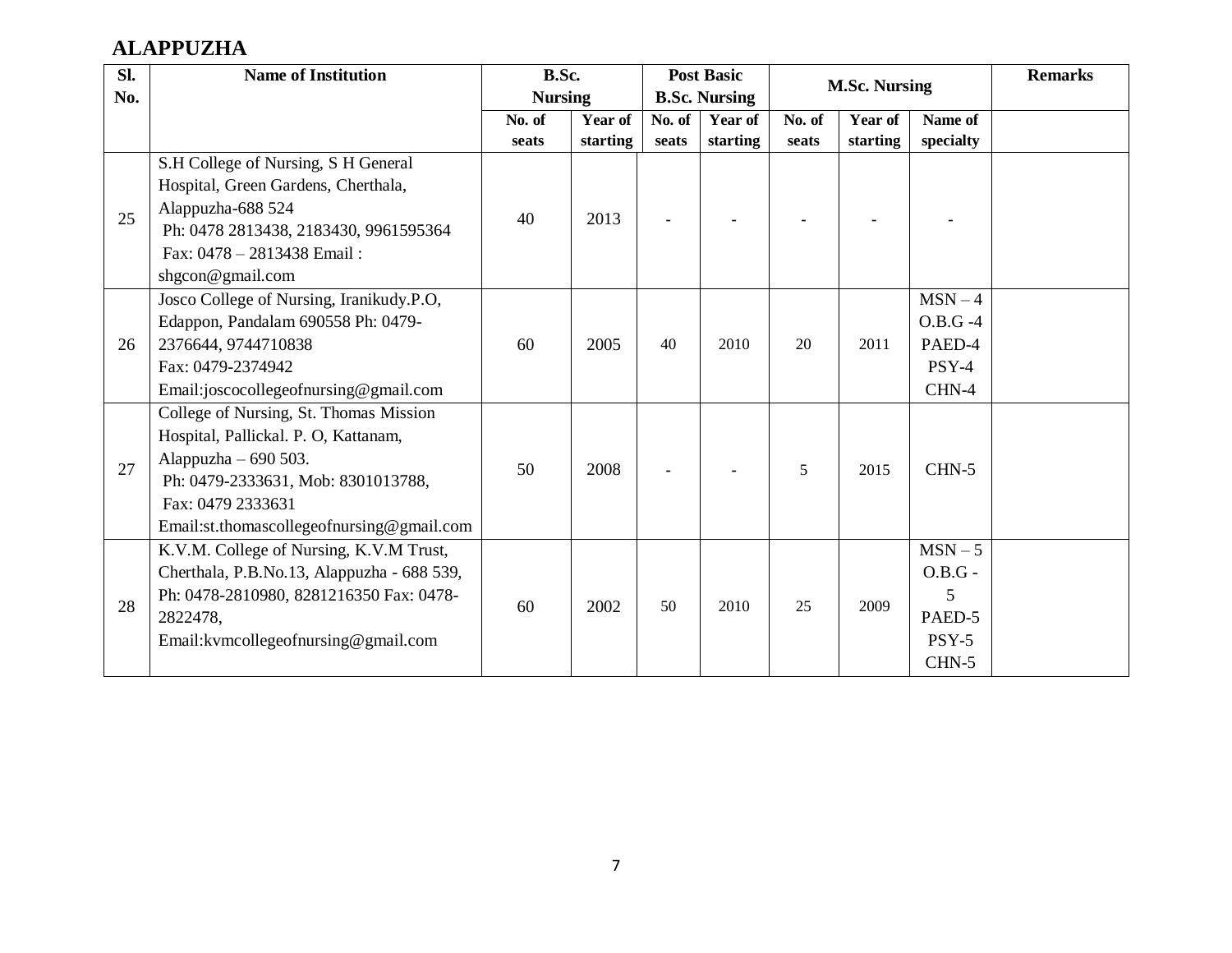## **PATHANAMTHITTA**

| $\overline{sl.}$ | <b>Name of Institution</b>                          |        | B.Sc.          |        | Post Basic B.Sc. |         |                      |           | <b>Remarks</b> |
|------------------|-----------------------------------------------------|--------|----------------|--------|------------------|---------|----------------------|-----------|----------------|
| No.              |                                                     |        | <b>Nursing</b> |        | <b>Nursing</b>   |         | <b>M.Sc. Nursing</b> |           |                |
|                  |                                                     | No. of | Year of        | No. of | Year of          | No. of  | Year of              | Name of   |                |
|                  |                                                     | seats  | starting       | seats  | starting         | seats   | starting             | specialty |                |
|                  | Poyanil College of Nursing, Kozhencherry,           |        |                |        |                  |         |                      |           |                |
|                  | Pathanamthitta 689 641                              |        |                |        |                  |         |                      |           |                |
| 29               | Ph: 0468 -2261249,9048600001,                       | 40     | 2010           |        |                  |         |                      |           |                |
|                  | $Fax: 0468 - 2210474$                               |        |                |        |                  |         |                      |           |                |
|                  | Email:poyanilcollegeofnursing@gmail.com             |        |                |        |                  |         |                      |           |                |
|                  | Mount Zion Nursing College, Chayalode.P.O.          |        |                |        |                  |         |                      |           |                |
| 30               | Ezhamkulam, Adoor, Pathanamthitta 691 556,          | 40     | 2011           |        |                  |         |                      |           |                |
|                  | Ph: 0473 4243900, 9497615159 Fax: 0473 4243900      |        |                |        |                  |         |                      |           |                |
|                  | Email:mountzionnursingcollege@gmail.com             |        |                |        |                  |         |                      |           |                |
|                  | St. Gregorios College of Nursing, Parumala P.O,     |        |                |        |                  |         |                      | $MSN - 5$ |                |
| 31               | Pathanamthitta 689 626,                             | 50     | 2003           |        |                  | 15      | 2011                 | $OBG - 5$ |                |
|                  | Ph: 0479-2310393,0479-2313026, 9447568823 Fax:      |        |                |        |                  |         |                      | PAED-5    |                |
|                  | 0479-2310390 Email:sgconp@gmail.com                 |        |                |        |                  |         |                      |           |                |
|                  | MGM Muthoot College of Nursing, College Road,       |        |                |        |                  |         |                      | $MSN - 4$ |                |
| 32               | Kozhencherry 689 641. Ph:0468-2279158,              | 50     | 2003           | 30     | 2011             | $\,8\,$ | 2011                 | PSY-4     |                |
|                  | 9895837229 Fax: 0468-2279906                        |        |                |        |                  |         |                      |           |                |
|                  | Email: mmc_mcon@yahoo.com                           |        |                |        |                  |         |                      |           |                |
|                  | TMM College of Nursing, Anjilithanam. P. O,         |        |                |        |                  |         |                      | $MSN - 4$ |                |
|                  | Kaviyoor, Thiruvalla, Pathanamthitta 689 582Ph:     |        |                |        |                  |         |                      | $OBG - 5$ |                |
| 33               | 0469-2619041, 9447164893Fax: 0469-2618288,          | 50     | 2004           |        |                  | 18      | 2011                 | PAED-4    |                |
|                  | Email: principal@tmmnursingcollege.in               |        |                |        |                  |         |                      | CHN-5     |                |
|                  | Chitra College of Nursing, (Chitra Multi speciality |        |                |        |                  |         |                      |           |                |
|                  | Hospital Campus), M.C Road, Pandalam.P.O,           |        |                |        |                  |         |                      |           |                |
| 34               | Pathanamthitta 689 501 Ph: 04734 -                  | 40     | 2010           |        |                  |         |                      |           |                |
|                  | 208650,209100,252865,9447663098 Fax: 04734-         |        |                |        |                  |         |                      |           |                |
|                  | 250628<br>Email:chitracollegeofnursing@gmail.com.   |        |                |        |                  |         |                      |           |                |
|                  | Mar Gregorios Memorial Muthoot College of           |        |                |        |                  |         |                      |           |                |
|                  | Nursing, Ring Road, Pathanamthitta -689 645 Ph:     |        |                |        |                  |         |                      |           |                |
| 35               | 0468-2324008, 9447777403 Fax. 0468 2225533          | 50     | 2006           | 40     | 2011             |         |                      |           |                |
|                  | Email:muthootcollegepta@gmail.com                   |        |                |        |                  |         |                      |           |                |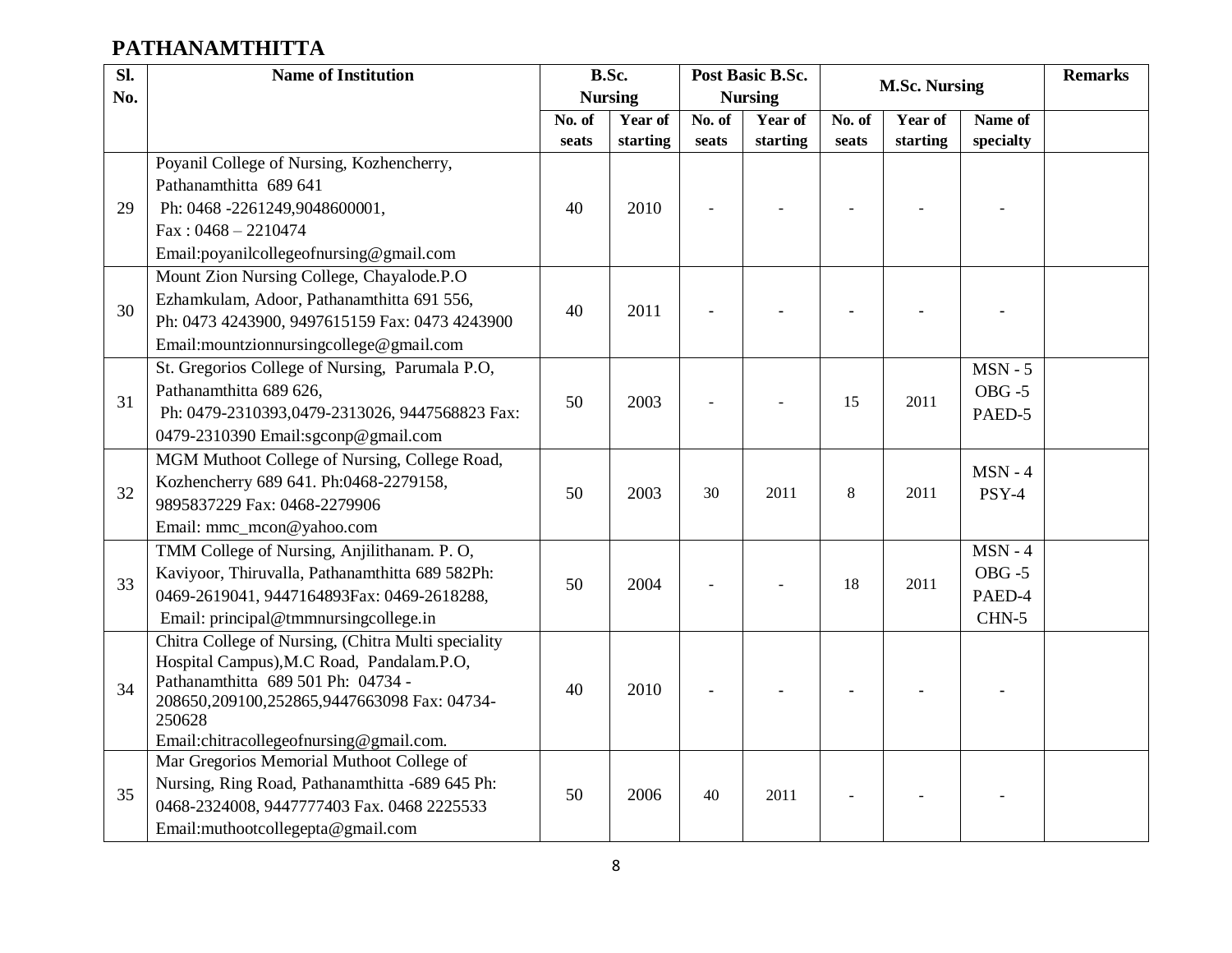| 36 | Archana College of Nursing, Archana Hospital<br>Complex, Pandalam, Pathanamthitta-689 501,<br>Ph: 0479 2373385, 9895338674<br>Fax: 0479 2373385<br>Email:archanacollege@gmail.com                 | 60 | 2004 | $\overline{\phantom{0}}$ |    |      |                                |  |
|----|---------------------------------------------------------------------------------------------------------------------------------------------------------------------------------------------------|----|------|--------------------------|----|------|--------------------------------|--|
| 37 | Holy Cross College of Nursing,<br>Adoor, Pathanamthitta-691 523,<br>Ph: 04734-220490, 227424, 9495700499<br>Fax: 04734-227424<br>Email: holycrosscollegeadoor@gmail.com                           | 40 | 2014 |                          |    |      |                                |  |
| 38 | Pushpagiri College of Nursing, Pushpagiri Medical<br>College Hospital, (PO), Thiruvalla, Pathanamthitta<br>689 101. Ph: 0469-2602441, 8762918552 Fax: 0469-<br>2700168, Email: pcon@pushpagiri.in | 50 | 2002 |                          | 15 | 2010 | $MSN - 6$<br>PAED-3<br>$PSY-6$ |  |

### **KOTTAYAM**

|     |                                                                                                                                                                                                                   | B.Sc.           |                     |                    | <b>Post Basic</b>          |                 |                            |                                |                |
|-----|-------------------------------------------------------------------------------------------------------------------------------------------------------------------------------------------------------------------|-----------------|---------------------|--------------------|----------------------------|-----------------|----------------------------|--------------------------------|----------------|
| Sl. |                                                                                                                                                                                                                   | <b>Nursing</b>  |                     |                    | <b>B.Sc. Nursing</b>       |                 | <b>M.Sc. Nursing</b>       |                                | <b>Remarks</b> |
| No. | <b>Name of Institution</b>                                                                                                                                                                                        | No. of<br>seats | Year of<br>starting | No.<br>of<br>seats | <b>Year of</b><br>starting | No. of<br>seats | <b>Year of</b><br>starting | Name of<br>specialty           |                |
| 39  | Caritas College of Nursing, Thellakom, P.O.<br>Kottayam. 686 630,<br>Ph: 0481-2792104, 9496136091<br>Fax: 0481-2792108<br>Email: caritascollege@yahoo.co.in                                                       | 50              | 2002                | 25                 | 2005                       | 12              | 2013                       | $MSN - 4$<br>$OBG -4$<br>CHN-4 |                |
| 40  | St. Thomas College of Nursing,<br>Kurisumoodu.P.O, Chethipuzha,<br>Changanacherry, Kottayam - 686 104. Ph:<br>0481-2720947, Fax: 0481-2720947,<br>9495215634, 8606998393,<br>Email:stthomasnursing@gmail.com      | 50              | 2002                |                    |                            | $\overline{4}$  | 2012                       | $MSN -4$                       |                |
| 41  | Velankanni Matha College of Nursing, Matha<br>Hospital, Thellakom P.O, Kottayam.686 630,<br>Ph: 0481-2790094, 8606375333,<br>8606375444, 9605215578 Fax: 91-481-<br>2790094<br>Email: velankannimatha@yahoo.co.in | 40              | 2012                |                    |                            |                 |                            |                                |                |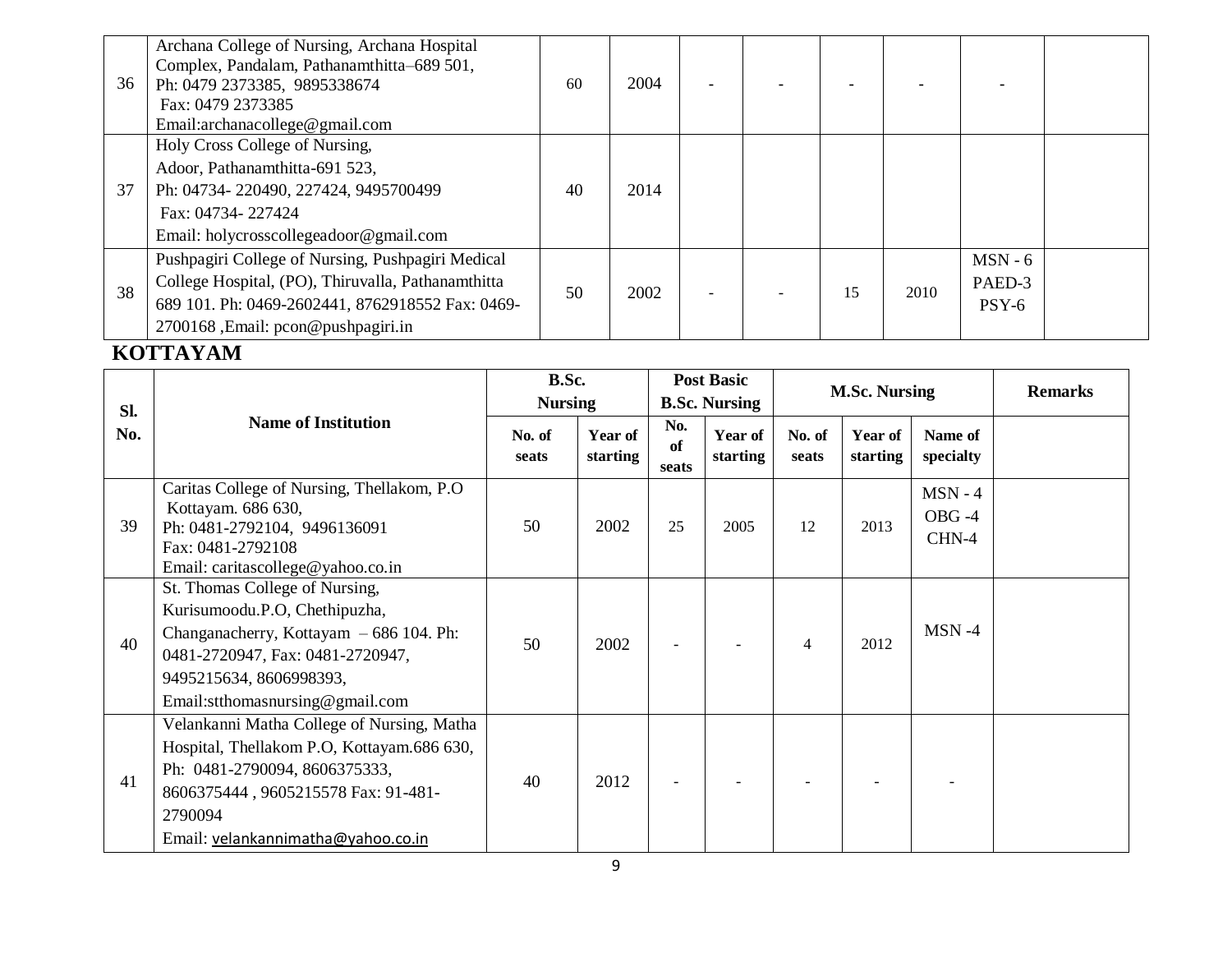|    | vmcon2012@gmail.com                                                                                                                                                                                           |    |      |    |      |    |      |                                 |  |
|----|---------------------------------------------------------------------------------------------------------------------------------------------------------------------------------------------------------------|----|------|----|------|----|------|---------------------------------|--|
| 42 | Mar Sleeva College of Nursing, Palai,<br>Cherpumkal.<br>P. O, Pala, Kottayam - 686 584. Ph: 04822-<br>256559, 256518, 9495023393<br>Fax: 04822-256518,<br>Email: principalmscon@gmail.com                     | 60 | 2005 | 20 | 2011 | 11 | 2013 | $MSN - 6$<br>$OBG - 2$<br>CHN-3 |  |
| 43 | Little Lourdes College of Nursing,<br>Kidangoor.P.O, Kottayam, 686 572, Ph:<br>04822 254377, 8281237104 Fax: 04822<br>255377,<br>Email :llconprincipal@gmail.com                                              | 40 | 2013 |    |      |    |      |                                 |  |
| 44 | Mercy College of Nursing, Mercy Hospital,<br>Pothy, Midayikunnu P.O, Thalayolaparambu,<br>Kottayam - 686605 Ph: 04829 238567,<br>235355 Fax: 04829 238567, 9447665174,<br>Email: info@mercynursingcollege.com | 40 | 2013 |    |      |    |      |                                 |  |
| 45 | Thiruhrudaya College of Nursing, S.H.<br>Medical Centre, Nagampadam,<br>Kottayam-686 001<br>Ph: 0481 2569840, 9447663098<br>Fax: 0481 2567230<br>Email:<br>Thiruhrudayacollegeofnursing@gmail.co<br>m         | 40 | 2015 |    |      |    |      |                                 |  |
| 46 | Assisi College of Nursing, Propose.P.O,<br>Erumely, Kottayam -686 509<br>Ph: 04828 -212244, 8589997345,<br>9961592506<br>Fax: 04828-210104<br>Email: assisicollegeofnursing@gmail.com                         | 40 | 2012 |    |      |    |      |                                 |  |
| 47 | Theophilus College of Nursing, Kangazha,<br>Devagiri.P.O, Kottayam - 686555,<br>Ph: 0481-2497410, 9605927827<br>Fax: 0481 - 2497410,<br>Email:tcnkangazha@gmail.com                                           | 50 | 2002 |    |      |    |      |                                 |  |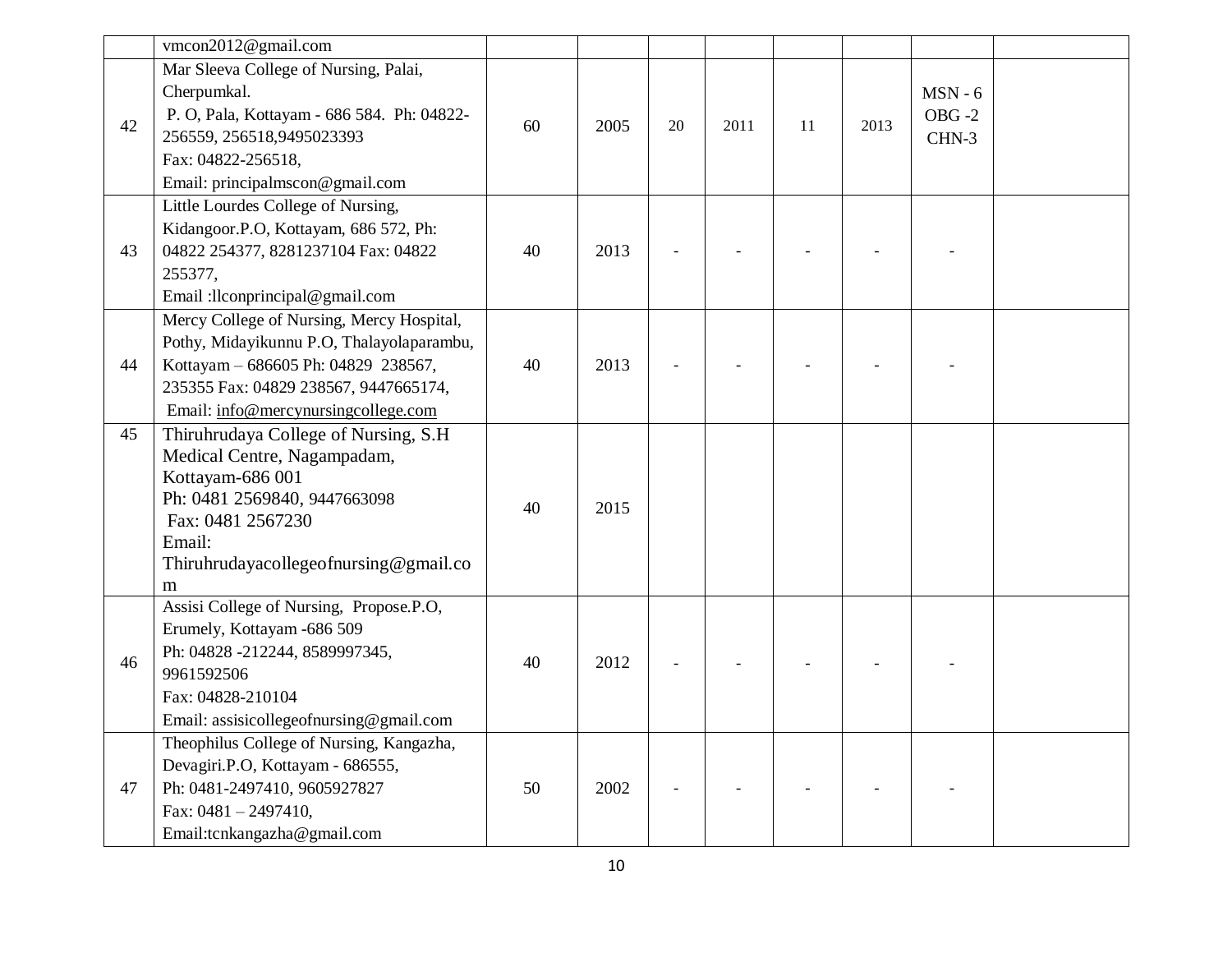|    | College of Nursing, Guru Group of Institute, |    |      |  |  |  |
|----|----------------------------------------------|----|------|--|--|--|
|    | Karukachal, Kottayam - 686 540 Ph: 0481      |    |      |  |  |  |
| 48 | 2487550, 2487570, 9645179575 Fax:0481        | 40 | 2011 |  |  |  |
|    | 2487550                                      |    |      |  |  |  |
|    | Email: gurucon@hotmail.com                   |    |      |  |  |  |
|    | BCF College of Nursing, Chemmanakary,        |    |      |  |  |  |
|    | Akkarapadam. P. O, Vaikom, Kottayam -        |    |      |  |  |  |
| 49 | 686 143.                                     | 50 | 2008 |  |  |  |
|    | Ph: 04829-272000, 274000, Fax: 274000        |    |      |  |  |  |
|    | Mobile: 9447552260                           |    |      |  |  |  |
|    | Email:bcfnursing@gmail.com                   |    |      |  |  |  |

### **IDUKKI**

|     |                                               | B.Sc.          |          |        | Post Basic B.Sc. |        | <b>M.Sc. Nursing</b> | <b>Remarks</b> |  |
|-----|-----------------------------------------------|----------------|----------|--------|------------------|--------|----------------------|----------------|--|
| Sl. | <b>Name of Institution</b>                    | <b>Nursing</b> |          |        | <b>Nursing</b>   |        |                      |                |  |
| No. |                                               | No. of         | Year of  | No. of | <b>Year of</b>   | No. of | Year of              | Name of        |  |
|     |                                               | seats          | starting | seats  | starting         | seats  | starting             | specialty      |  |
|     | St. John's College of Nursing, Kattappana     |                |          |        |                  |        |                      |                |  |
|     | South.P.O, Idukki. - 685515 Ph: 04868-252240, |                | 2003     |        |                  |        |                      |                |  |
| 50  | 9446164749 Fax: 04868-251700                  | 60             |          |        |                  |        |                      |                |  |
|     | Email: sjconkattappana@gmail.com              |                |          |        |                  |        |                      |                |  |
|     | Holy Family College of Nursing, Thodupuzha,   |                |          |        |                  |        |                      | $MSN - 4$      |  |
|     | East.P.O Idukki Pin: 685585 Ph: 04862-225857, | 50             | 2002     | 30     | 2012             | 16     | 2012                 | $OBG -4$       |  |
| 51  | 222177, 9847794177                            |                |          |        |                  |        |                      | PAED-4         |  |
|     | Fax: 04862-222233 Email:hfconsg@gmail.com     |                |          |        |                  |        |                      | CHN-4          |  |

### **ERNAKULAM**

| Sl. |                                                                                                                                                                       | B.Sc.<br><b>Nursing</b>    |                 | <b>Post Basic</b><br><b>B.Sc. Nursing</b> |                    |                          | <b>M.Sc. Nursing</b>     |                     |                      |                |
|-----|-----------------------------------------------------------------------------------------------------------------------------------------------------------------------|----------------------------|-----------------|-------------------------------------------|--------------------|--------------------------|--------------------------|---------------------|----------------------|----------------|
| No. |                                                                                                                                                                       | <b>Name of Institution</b> | No. of<br>seats | <b>Year of</b><br>starting                | No.<br>of<br>seats | Year of<br>starting      | No. of<br>seats          | Year of<br>starting | Name of<br>specialty | <b>Remarks</b> |
| 52  | Lisie College of Nursing, Lisie Medical and<br>Educational Institutions, Lisie Hospital,<br>Cochin $-682$ 018, Ph: 0484-<br>2400632,9497039262<br>Fax: 0484-24003877, | 50                         | 2002            | -                                         |                    | $\overline{\phantom{0}}$ | $\overline{\phantom{0}}$ |                     |                      |                |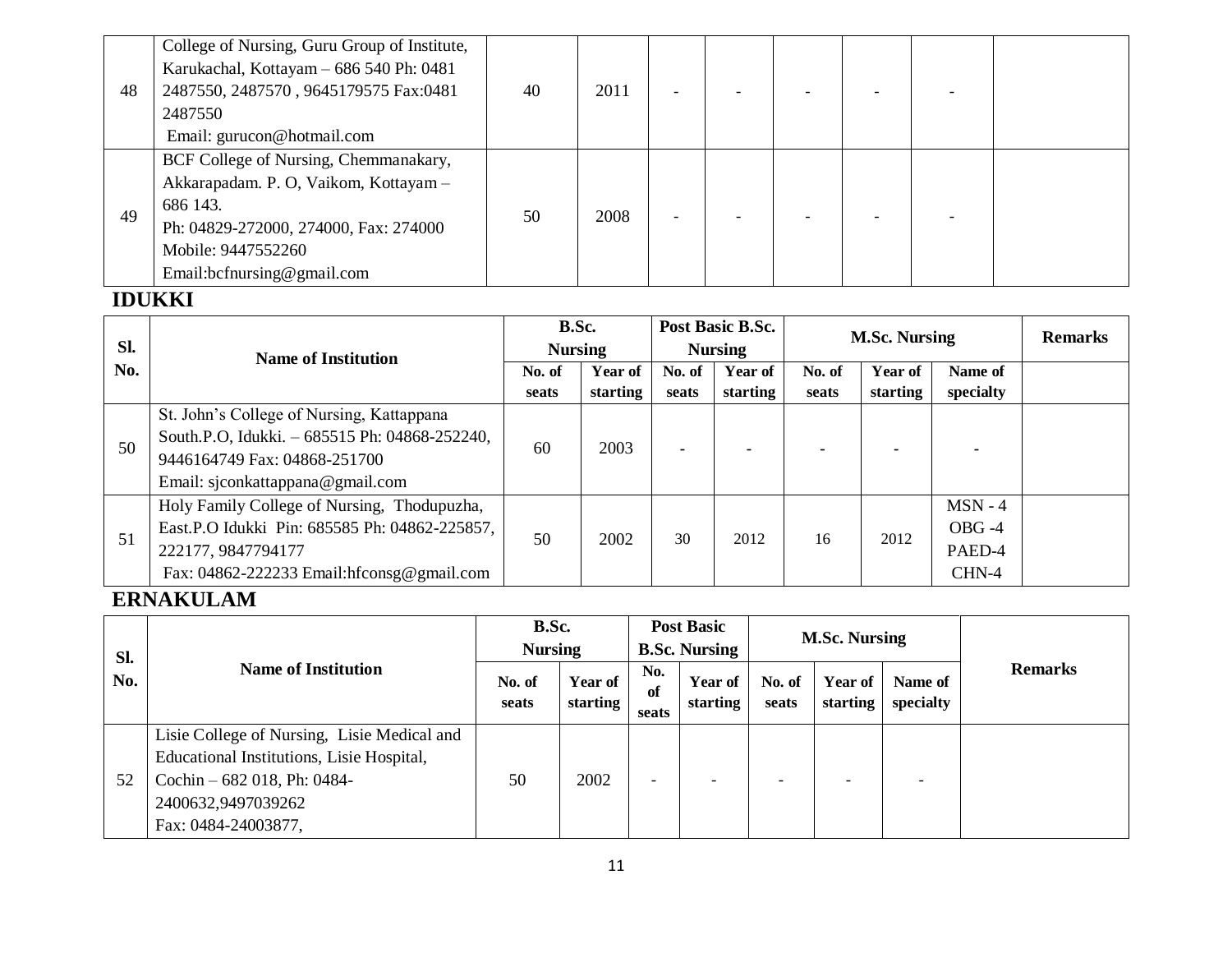|    | Email: lcon@limen.in                                                                                                                                                                                                                                  |     |      |               |      |    |      |                                                      |                                                                      |
|----|-------------------------------------------------------------------------------------------------------------------------------------------------------------------------------------------------------------------------------------------------------|-----|------|---------------|------|----|------|------------------------------------------------------|----------------------------------------------------------------------|
| 53 | Samaritan College of Nursing, Pazhanganad,<br>Kizhakkambalam.P.O, Ernakulam 683 562,<br>Ph: 0484-2681450, 9895376269<br>Fax: 0484-2681450<br>Email:sconpzd@gmail.com                                                                                  | 50  | 2002 |               |      | 13 | 2011 | $MSN - 5$<br>OBG-4<br>PAED-4                         |                                                                      |
| 54 | Sree Sudheendra College of Nursing,<br>Ambalamedu P.O Ernakulam. 682 303 Ph:<br>0484 -2722576, 2722476, 9447700943, Fax:<br>0484 2720476<br>Email:sreesudheendracon@gmail.com                                                                         | 40  | 2011 |               |      |    |      |                                                      |                                                                      |
| 55 | Lourdes College of Nursing, Sidhi Sadan<br>Chembumukku, Thrikkakara P.O., Kochi,<br>682 021, Ph: 0484-2421998,<br>2422143,9496002220,<br>Fax: 0484-2422114<br>Email: <u>lourdescollegeofnursing@gmail.com</u><br>principal@lourdescollegeofnursing.in | 75  | 2002 | 50            | 2005 | 25 | 2011 | $MSN - 5$<br>$OBG - 5$<br>PAED-5<br>$PSY-5$<br>CHN-5 |                                                                      |
| 56 | Amrita College of Nursing, Amrita Vishwa<br>Vidyapeetham, Health Sciences Campus,<br>AIMS-Ponekkara. P.O., Kochi 682 041,<br>Ph: 0484-2858200,2858204, 2858206,<br>9447513383<br>Fax: 0484-2802020<br>Email: nursingcollege@aims.amrita.edu           | 100 | 2003 | 50            | 2011 | 36 | 2009 | MSN-<br>17<br>$OBG - 5$<br>PAED-9<br>$PSY-5$         | Deemed University<br>No admission during<br>2016-17 in<br>PB.B.Sc(N) |
| 57 | St. Joseph's College of Nursing, Dharmagiri,<br>Kothamangalam 686 691. Ph: 0485-<br>2824308, 2827023, 9747232113 Fax: 0485-<br>2827020,<br>Email:sjcdharmagiri07@yahoo.co.in                                                                          | 60  | 2002 | 30            | 2011 |    |      |                                                      |                                                                      |
| 58 | College of Nursing, Nirmala Medical Centre,<br>Muvattupuzha, Ernakulam 686 661,<br>Ph:0485-2833230, 2833130, 9495515764<br>Fax: 0485-2833030<br>Email:nmcnursingcollege@gmail.com                                                                     | 50  | 2011 | 30            | 2011 |    |      |                                                      |                                                                      |
| 59 | San Joe College of Nursing, Pulluvazhy. P.                                                                                                                                                                                                            | 50  | 2003 | $\frac{1}{2}$ |      |    |      |                                                      |                                                                      |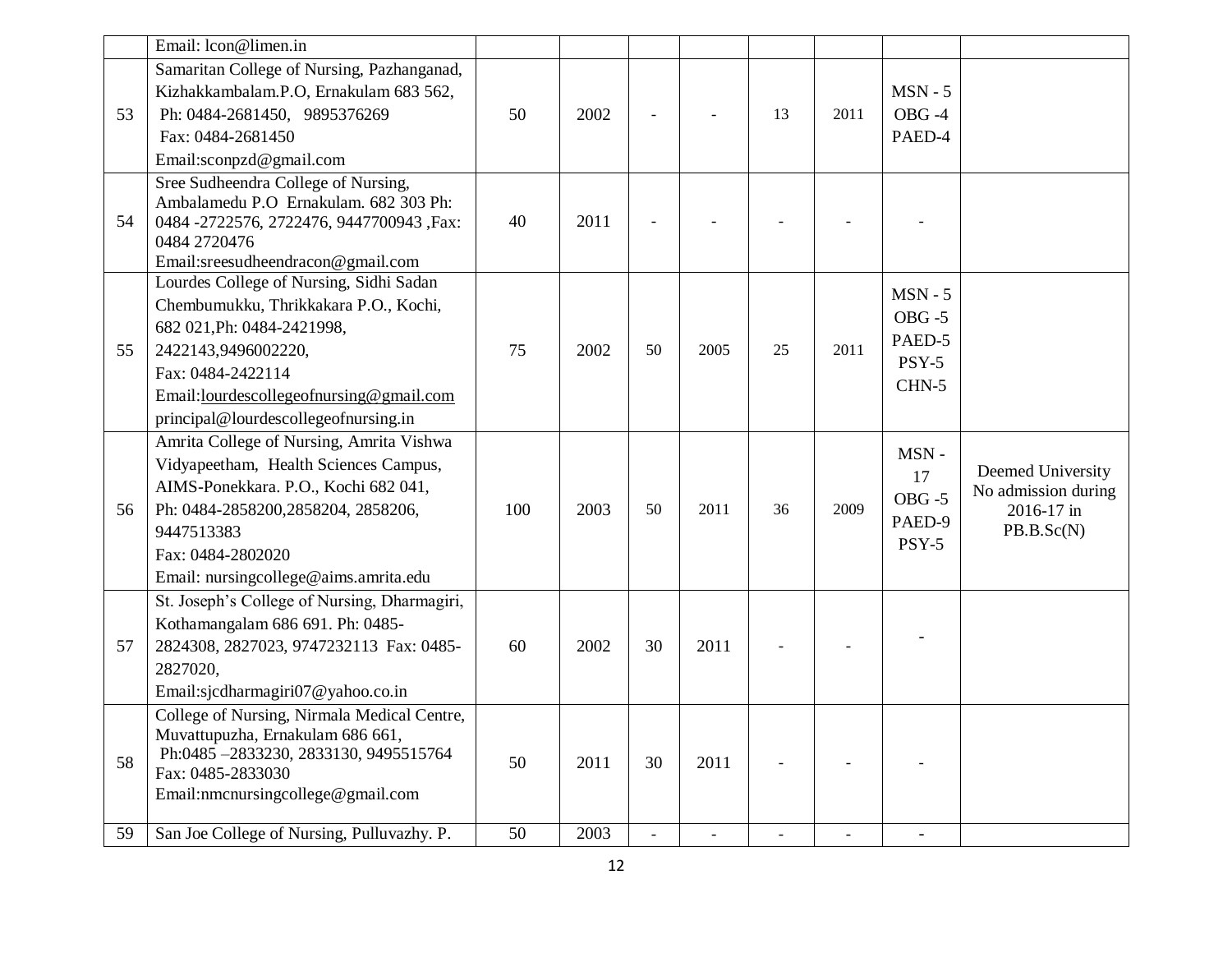|    | O, Perumbayoor, Ernakulam 683 541. Ph:                                              |    |      |    |      |    |      |          |                                |
|----|-------------------------------------------------------------------------------------|----|------|----|------|----|------|----------|--------------------------------|
|    | 0484-2594965,9447738286 Fax: 0484-                                                  |    |      |    |      |    |      |          |                                |
|    | 2596286                                                                             |    |      |    |      |    |      |          |                                |
|    | Email: gilbfcc@gmail.com                                                            |    |      |    |      |    |      |          |                                |
|    | Carmel College of Nursing, Chunangamvely,                                           |    |      |    |      |    |      |          |                                |
|    | Erumathala. PO, Nalammile, Aluva,                                                   |    |      |    |      |    |      |          |                                |
| 60 | Ernakulam-683 112, Ph: 0484-                                                        | 40 | 2011 |    |      |    |      |          |                                |
|    | 2836959,9847851976                                                                  |    |      |    |      |    |      |          |                                |
|    | Fax: 0484-2836959                                                                   |    |      |    |      |    |      |          |                                |
|    | Email: Carmelcollegeofnursing@gmail.com                                             |    |      |    |      |    |      |          |                                |
|    | Welcare College of Nursing, Vettikkal.P.O,                                          |    |      |    |      |    |      |          |                                |
|    | Mulamthuruthy, Ernakulam 682 314,                                                   |    |      |    |      |    |      |          | No admission<br>during 2015 in |
| 61 | Ph:0485-2245285, 9446211516                                                         | 40 | 2010 | 40 | 2011 |    |      |          | P.B.B.Sc(N)                    |
|    | Fax:0485 2245239,                                                                   |    |      |    |      |    |      |          |                                |
|    | Email:welcarecollegeofnursing@gmail.com                                             |    |      |    |      |    |      |          |                                |
|    | Najath College of Nursing, Purayar, Desom<br>P.O, Aluva, Ernakulam 683 102 Ph: 0484 |    |      |    |      |    |      |          |                                |
|    | 2605052, 2608052, 9446480108,                                                       |    |      |    |      |    |      |          |                                |
| 62 | 7034399773,                                                                         | 40 | 2013 |    |      |    |      |          |                                |
|    | Fax: 0484 2608052                                                                   |    |      |    |      |    |      |          |                                |
|    | Email: najathcon@gmail.com                                                          |    |      |    |      |    |      |          |                                |
|    | Mar Baselios College of Nursing,                                                    |    |      |    |      |    |      |          |                                |
|    | Kothamangalam, Ernakulam 686 691.                                                   |    |      |    |      |    |      |          |                                |
| 63 | Ph:0485-2823982, 2823317, 8589012922,                                               | 60 | 2003 |    |      | H  |      |          |                                |
|    | Fax: 0485-2823982                                                                   |    |      |    |      |    |      |          |                                |
|    | Email: mbcnklm@gmail.com                                                            |    |      |    |      |    |      |          |                                |
|    | Little Flower College of Nursing, Little                                            |    |      |    |      |    |      |          |                                |
|    | Flower Hospital & Research Centre,                                                  |    |      |    |      |    |      |          |                                |
| 64 | Angamaly. Ernakulam 683 572 Ph: 0484-                                               | 50 | 2002 | 20 | 2012 |    |      |          |                                |
|    | 2456448,9947290371                                                                  |    |      |    |      |    |      |          |                                |
|    | Fax: 91-484-2456448                                                                 |    |      |    |      |    |      |          |                                |
|    | Email: lfconangamaly@gmail.com                                                      |    |      |    |      |    |      |          |                                |
|    | Malankara Orthodox Syrian Church College                                            |    |      |    |      |    |      | $MSN-4$  |                                |
| 65 | of Nursing, Malankara Orthodox Medical                                              | 75 | 2006 | 40 | 2010 | 16 | 2014 | $OBG -4$ |                                |
|    | Mission, Kolencherry.P.O, Ernakulam 682                                             |    |      |    |      |    |      | PAED-4   |                                |
|    | 311 Ph: 0484-3055660,                                                               |    |      |    |      |    |      | PSY-4    |                                |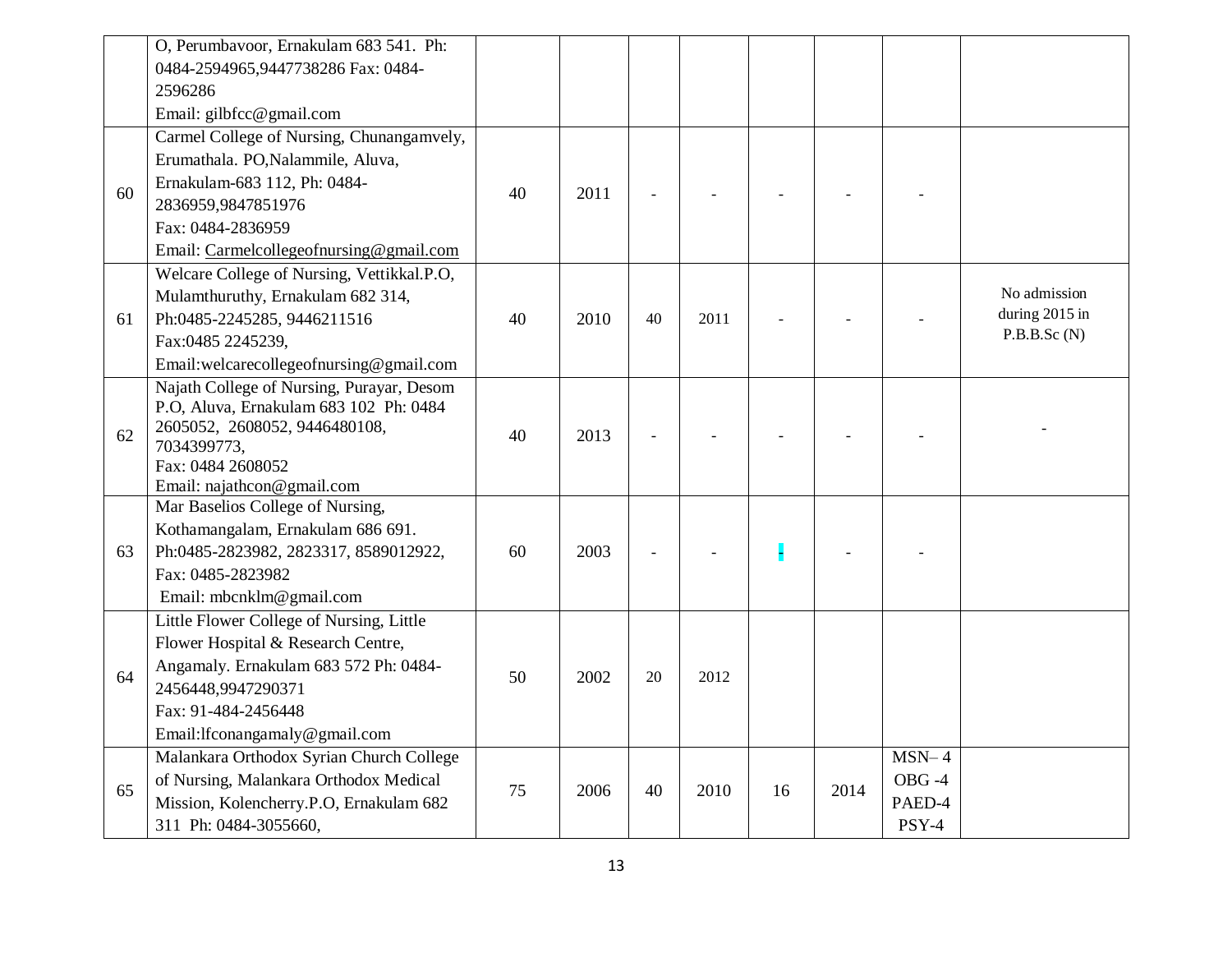|    | 3055661,9446065249, Fax: 0484-2760409  |    |      |    |      |   |      |         |  |
|----|----------------------------------------|----|------|----|------|---|------|---------|--|
|    | Email:conmosckol@gmail.com             |    |      |    |      |   |      |         |  |
|    | Indira Gandhi College of Nursing,      |    |      |    |      |   |      |         |  |
|    | Kadavanthra, Kochi 682 020,            |    |      |    |      |   |      |         |  |
| 66 | Ph: 0484-2203787, 9447078436           | 50 | 2006 |    |      |   |      |         |  |
|    | Fax: 0484-2207540                      |    |      |    |      |   |      |         |  |
|    | Email:igcon.cochin@yahoo.com           |    |      |    |      |   |      |         |  |
|    | Medical Trust College of Nursing, HOC  |    |      |    |      |   |      |         |  |
|    | Township Backside Road, Irimpanam.P.O, |    |      |    |      |   |      |         |  |
| 67 | Ernakulam, -682 309 Ph: 0484-2843104,  | 60 | 2002 | 30 | 2010 | 5 | 2010 | $MSN-5$ |  |
|    | 2843105,9526281484,                    |    |      |    |      |   |      |         |  |
|    | Fax: 0484-2843030                      |    |      |    |      |   |      |         |  |
|    | Email: mtcon@medicaltrusthospital.in   |    |      |    |      |   |      |         |  |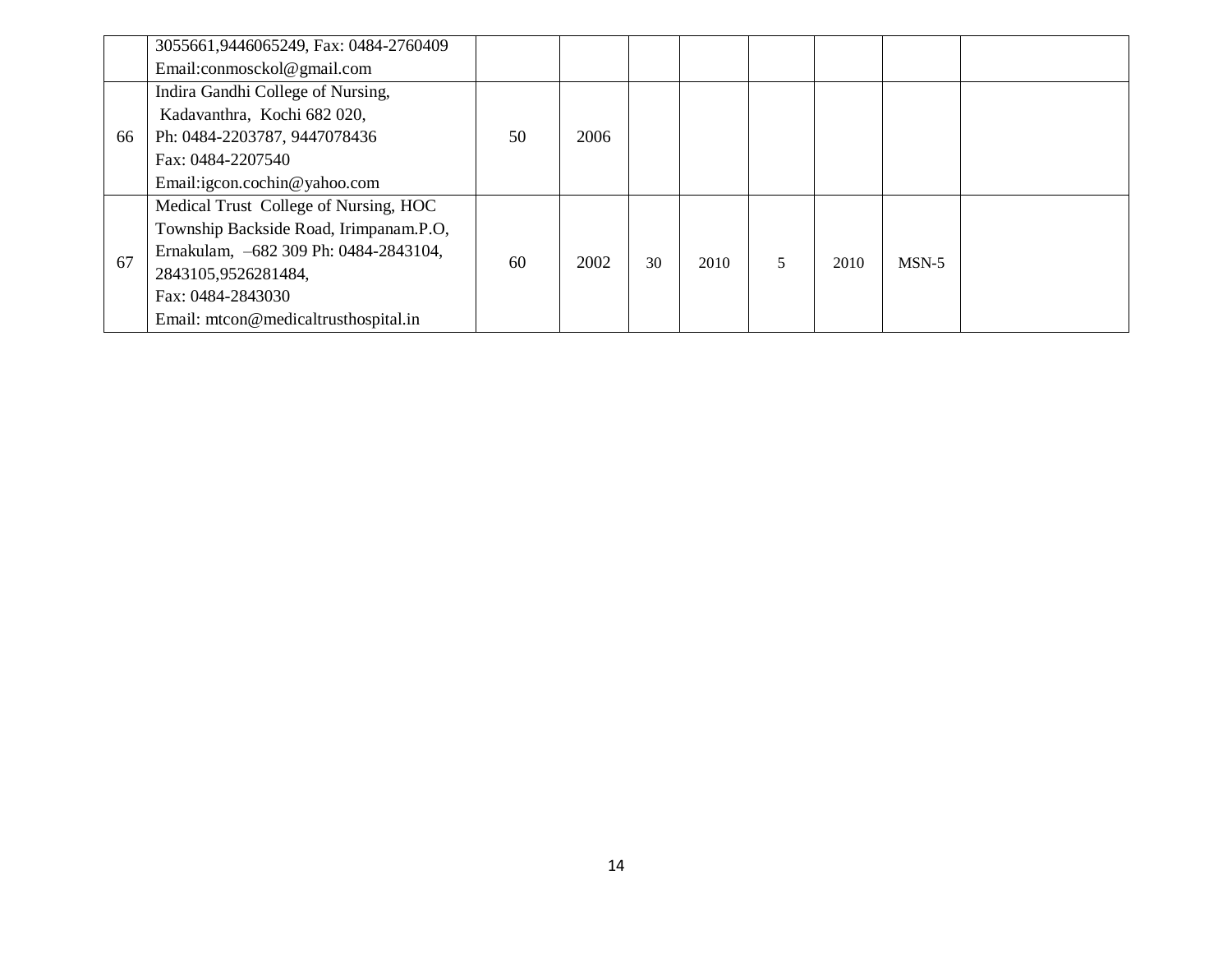### **THRISSUR**

|     |                                                                                                      |        | B.Sc.          |        | Post Basic B.Sc. |        |                      |           |                |
|-----|------------------------------------------------------------------------------------------------------|--------|----------------|--------|------------------|--------|----------------------|-----------|----------------|
| Sl. | <b>Name of Institution</b>                                                                           |        | <b>Nursing</b> |        | <b>Nursing</b>   |        | <b>M.Sc. Nursing</b> |           | <b>Remarks</b> |
| No. |                                                                                                      | No. of | Year of        | No. of | Year of          | No. of | Year of              | Name of   |                |
|     |                                                                                                      | seats  | starting       | seats  | starting         | seats  | starting             | specialty |                |
|     | Jubilee Mission College of Nursing, Jubilee Gardens,                                                 |        |                |        |                  |        |                      | $MSN-3$   |                |
| 68  | Jubilee Mission (PO), Kachery, Thrissur $-680005$ , Ph:                                              | 50     | 2003           |        |                  | 10     | 2012                 | $OBG - 3$ |                |
|     | 0487-2426709, 9048285000, Fax: 0487-2422157                                                          |        |                |        |                  |        |                      | PAED-2    |                |
|     | Email: jmcontcr@gmail.com                                                                            |        |                |        |                  |        |                      | PSY-2     |                |
|     | Amala College of Nursing, Amala Nagar P.O., Thrissur.                                                |        |                |        |                  |        |                      | $MSN-5$   |                |
| 69  | 680 555Ph: 0487-2304120,2304070,2307574,                                                             | 50     | 2005           |        |                  | 13     | 2011                 | $OBG - 3$ |                |
|     | 9446606101 Fax: 0487-2307574                                                                         |        |                |        |                  |        |                      | PSY-5     |                |
|     | Email: amalanursingcollege@gmail.com                                                                 |        |                |        |                  |        |                      |           |                |
|     | St. James College of Nursing, St. James' Medical                                                     |        |                |        |                  |        |                      | $MSN-5$   |                |
| 70  | Academy, GH Road, River Bank, Chalakudy, Thrissur,<br>680 307 Ph: 0480-2710971, 2710912, 7034919191, | 50     | 2002           | 30     | 2012             | 13     | 2011                 | OBG-4     |                |
|     | Fax: 0480-2710912                                                                                    |        |                |        |                  |        |                      | PAED-4    |                |
|     | Email: st.jamesnsgcollege@gmail.com                                                                  |        |                |        |                  |        |                      |           |                |
|     | Mother College of Nursing, Pullazhi. P.O., Olari,                                                    |        |                |        |                  |        |                      | $MSN-4$   |                |
|     | Thrissur 680 012, Ph:0487-2369021, 7025155999,                                                       |        |                |        |                  |        |                      | OBG-4     |                |
| 71  | 9995983750                                                                                           | 50     | 2004           |        |                  | 20     | 2011                 | PAED-4    |                |
|     | Fax: 0487 -2366011,<br>Email:mothercollegeofnursingthrissur@gmail.com                                |        |                |        |                  |        |                      | PSY-4     |                |
|     |                                                                                                      |        |                |        |                  |        |                      | CHN-4     |                |
|     | Aswini College of Nursing, Minor Road, Nadathara                                                     |        |                |        |                  |        |                      | $MSN-5$   |                |
|     | P.O., Thrissur 680 751,                                                                              |        |                |        |                  |        |                      | $OBG - 5$ |                |
| 72  | Ph: 0487-6557256, 2317257, 2317255, 9446535401,                                                      | 60     | 2004           |        |                  | 20     | 2011                 | PAED-5    |                |
|     | Fax: 0487-2317807<br>Email:aswinicollege@gmail.com                                                   |        |                |        |                  |        |                      | CHN-5     |                |
|     | Elite College of Nursing, Elite Mission Hospital,                                                    |        |                |        |                  |        |                      |           |                |
|     | Koorkkenchery.P.O Thrissur-680007,Ph: 0487-                                                          |        |                |        |                  |        |                      |           |                |
| 73  | 2436113, 9447403002 Fax: 0487-2424322                                                                | 40     | 2011           |        |                  |        |                      |           |                |
|     | Email: elitemissioncollege@gmail.com                                                                 |        |                |        |                  |        |                      |           |                |
| 74  | West Fort College of Nursing, PB No.16, M G. Kavu,                                                   | 70     | 2002           | 30     | 2005             | 23     | 2009                 | $MSN-5$   |                |
|     |                                                                                                      |        |                |        |                  |        |                      |           |                |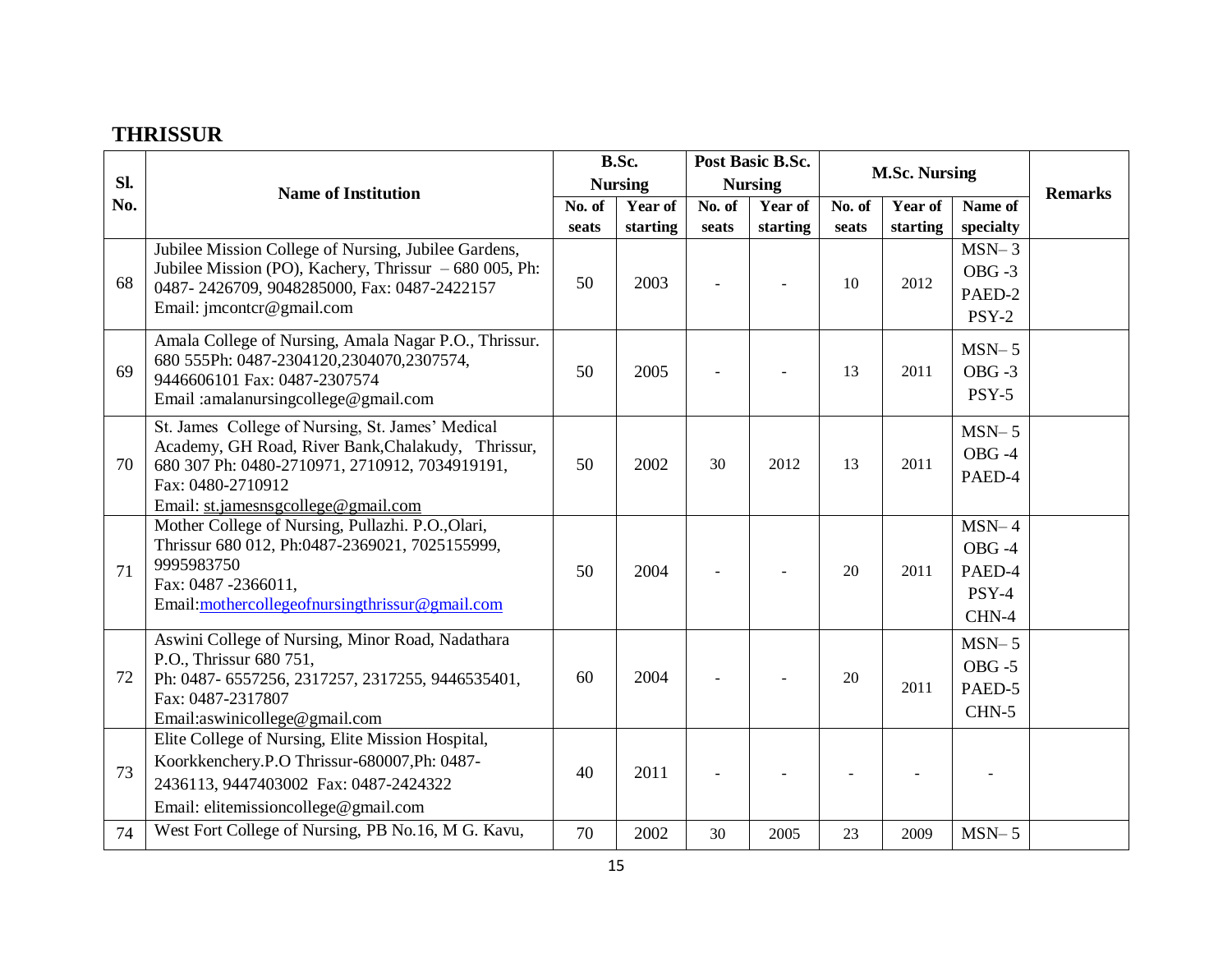|    | , Pottore, Trichur 680 581. Ph: 0487-2204343, 2206443, |    |      |  |  | $OBG -4$ |  |
|----|--------------------------------------------------------|----|------|--|--|----------|--|
|    | 9349993199,                                            |    |      |  |  | PAED-5   |  |
|    | Fax: 0487-2206445                                      |    |      |  |  | $PSY-4$  |  |
|    | Email: wahethrissur@gmail.com                          |    |      |  |  | $CHN-5$  |  |
|    | Snehodaya College of Nursing, Vallakkunnu,             |    |      |  |  |          |  |
|    | Kallettumkara.P.O, Irinjalakuda, Thrissur-680 683      |    |      |  |  |          |  |
| 75 | Ph: 0480-2882281, Fax: 0480-2882285                    | 50 | 2011 |  |  |          |  |
|    | Mob: 9495469221                                        |    |      |  |  |          |  |
|    | Email: snehodayacnsg@hotmail.com                       |    |      |  |  |          |  |

### **MALAPPURAM**

| Sl. | <b>Name of Institution</b>                     | B.Sc.          |          |        | Post Basic B.Sc. |        |                      |           | <b>Remarks</b> |
|-----|------------------------------------------------|----------------|----------|--------|------------------|--------|----------------------|-----------|----------------|
| No. |                                                | <b>Nursing</b> |          |        | <b>Nursing</b>   |        | <b>M.Sc. Nursing</b> |           |                |
|     |                                                | No. of         | Year of  | No. of | Year of          | No. of | Year of              | Name of   |                |
|     |                                                | seats          | starting | seats  | starting         | seats  | starting             | specialty |                |
|     | College of Nursing, EMS Memorial Co-           |                |          |        |                  |        |                      |           |                |
|     | operative Hospital & Research Centre,          |                |          |        |                  |        |                      |           |                |
| 76  | Perinthalmanna, Malappuram 679322, Ph:         | 70             | 2008     |        |                  |        |                      |           |                |
|     | 04933-218884, 214022, 9946140534, Fax:         |                |          |        |                  |        |                      |           |                |
|     | 04933-225756                                   |                |          |        |                  |        |                      |           |                |
|     | Email: emscollegeofnursing@gmail.com           |                |          |        |                  |        |                      |           |                |
|     | College of Nursing, Moulana Hospital,          |                |          |        |                  |        |                      |           |                |
|     | Near Railway Station, Angadippuram P.O.,       |                |          |        |                  |        |                      |           |                |
| 77  | Malappuram-679 321, Ph: 04933-222373,          | 60             | 2002     |        |                  |        |                      |           |                |
|     | 9497874790 Fax: 04933-222373, 220028           |                |          |        |                  |        |                      |           |                |
|     | Email:minps@rediffmail.com                     |                |          |        |                  |        |                      |           |                |
|     | Almas College of Nursing, Kottakal.Puthoor.P.O |                |          |        |                  |        |                      |           |                |
| 78  | Malappuram - 676 503, Ph:0483 2749003,         |                |          |        |                  |        |                      |           |                |
|     | 2102260, 9446141461, Fax: 0483-2740097         | 50             | 2010     |        |                  |        |                      |           |                |
|     | Email:mail@almascollegeofnursing.com           |                |          |        |                  |        |                      |           |                |
|     | MIMS College of Nursing,                       |                |          |        |                  |        |                      |           |                |
|     | Vadakedathuparamba, Puthukode, P.O,            |                |          |        |                  |        |                      | $MSN-5$   |                |
| 79  | Vazhayur, Near Ramanattukara,                  | 60             |          |        |                  | 15     | 2009                 | $OBG - 5$ |                |
|     | Malappuram - 673 633 Ph: 0483-2832992,         |                | 2003     |        |                  |        |                      | PAED-5    |                |
|     | 9895780859 Fax: 0483-2832992,                  |                |          |        |                  |        |                      |           |                |
|     | Email: mimsnurs2003@gmail.com,                 |                |          |        |                  |        |                      |           |                |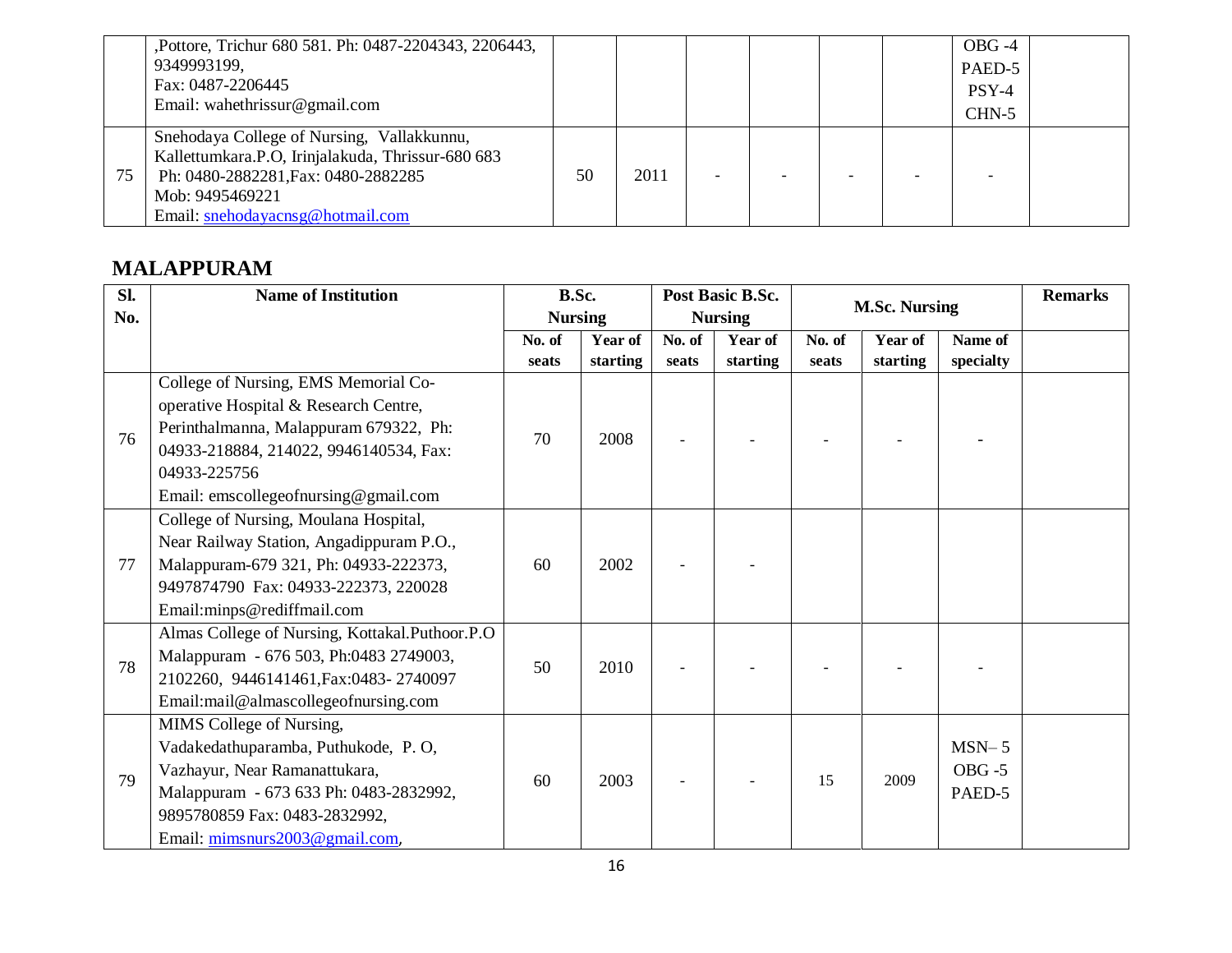| 80 | MES College of Nursing, MES Medical College<br>Campus, Perinthalmanna, Palachode P.O,<br>Malappuram 679 338.<br>Ph: 04933-258309, 298415, 9847920995<br>Fax: 04933-258309<br>Email:mesnursing@gmail.com | 50 | 2004 | 30 | 2016 | 25 | 2016 | $MSN-5$<br>$OBG - 5$<br>PAED-5<br>$PSY-5$<br>$CHN-5$ |  |
|----|---------------------------------------------------------------------------------------------------------------------------------------------------------------------------------------------------------|----|------|----|------|----|------|------------------------------------------------------|--|
| 81 | Al-Shifa College of Nursing, Lemon Valley,<br>Angadippuram P.O.,<br>Perinthalmanna, Malappuram 679 321 Ph:<br>04933-224298, 224299, 9745106120<br>Fax: 04933-229820,<br>Email:alshifansg@gmail.com      | 60 | 2002 | 30 | 2009 | 16 | 2009 | $MSN-4$<br>$OBG -4$<br>PAED-4<br>CHN-4               |  |

#### **PALAKKAD**

| Sl. | <b>Name of Institution</b>                     | B.Sc.          |                |        | Post Basic B.Sc. |        | <b>M.Sc. Nursing</b> |           | <b>Remarks</b> |
|-----|------------------------------------------------|----------------|----------------|--------|------------------|--------|----------------------|-----------|----------------|
| No. |                                                | <b>Nursing</b> |                |        | <b>Nursing</b>   |        |                      |           |                |
|     |                                                | No. of         | <b>Year of</b> | No. of | Year of          | No. of | <b>Year of</b>       | Name of   |                |
|     |                                                | seats          | starting       | seats  | starting         | seats  | starting             | specialty |                |
|     | Seventh Day Adventist College of Nursing,      |                |                |        |                  |        |                      |           |                |
|     | Ottapalam, Kanniyampuram. P.O, Ottapalam,      |                |                |        |                  |        |                      |           |                |
| 82  | Palakkad 679 104 Ph: 0466 2249771,             | 40             | 2011           |        |                  |        |                      |           |                |
|     | 8129355018 Fax: 0466-2249771                   |                |                |        |                  |        |                      |           |                |
|     | Email: sdaconprincipal@gmail.com               |                |                |        |                  |        |                      |           |                |
|     | Crescent College of Nursing, Venganoor,        |                |                |        |                  |        |                      |           |                |
|     | Alathur, Palakkad- 678 541 Ph: 04922-225333,   |                |                |        |                  |        |                      |           |                |
| 83  | 225722, 9447483580,                            | 50             | 2005           |        |                  |        |                      |           |                |
|     | Fax: 04922-225333                              |                |                |        |                  |        |                      |           |                |
|     | Email: cresconalr@gmail.com                    |                |                |        |                  |        |                      |           |                |
|     | Karuna College of Nursing, Karuna Medical      |                |                |        |                  |        |                      |           |                |
| 84  | College Campus, Vilayodi, Chittur.P. $O - 678$ | 50             | 2008           |        |                  |        |                      |           |                |
|     | 103, Palakkad. Ph: 04923-223426, 9961644250,   |                |                |        |                  |        |                      |           |                |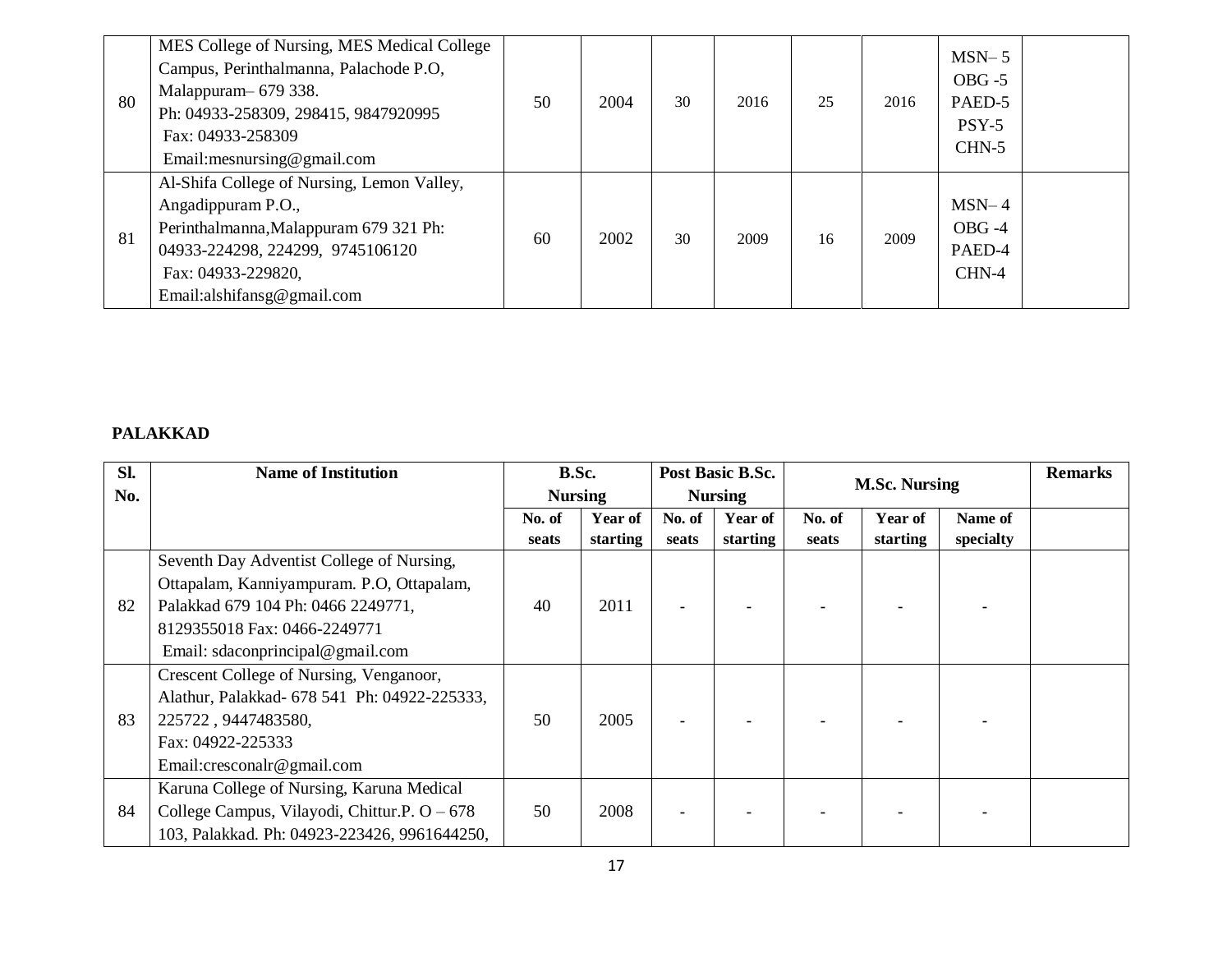|    | Fax: 04923-221794                       |    |      |  |  |  |
|----|-----------------------------------------|----|------|--|--|--|
|    | Email:karunansg2008@gmail.com           |    |      |  |  |  |
|    | Nehru College of Nursing,               |    |      |  |  |  |
|    | Vaniyamkulam, Panayoor. P.O, Ottapalam, |    |      |  |  |  |
| 85 | Palakkad- 679522 Ph: 0466-2226000,      | 40 | 2012 |  |  |  |
|    | 8606226777, Fax: 0466-2226061           |    |      |  |  |  |
|    | Email: $ncn. principal@gmail.com$       |    |      |  |  |  |

#### **KOZHIKODE**

| Sl.<br>No. | <b>Name of Institution</b>                                                                                                                                                         |                 | B.Sc.<br><b>Nursing</b>    |                 | Post Basic B.Sc.<br><b>Nursing</b> |                 | <b>M.Sc. Nursing</b>       |                                                | <b>Remarks</b> |
|------------|------------------------------------------------------------------------------------------------------------------------------------------------------------------------------------|-----------------|----------------------------|-----------------|------------------------------------|-----------------|----------------------------|------------------------------------------------|----------------|
|            |                                                                                                                                                                                    | No. of<br>seats | <b>Year of</b><br>starting | No. of<br>seats | Year of<br>starting                | No. of<br>seats | <b>Year of</b><br>starting | Name of<br>specialty                           |                |
| 86         | Nirmala College of Nursing, Nirmala Hospital, Marikunnu P.O.<br>Kozhikode 673 012,<br>Ph: 0495-2730993, 3212096, 9495728103 Fax: 0495-2730711<br>Email:nirmalaconclt09@gmail.com,  | 50              | 2003                       |                 |                                    |                 |                            |                                                |                |
| 87         | Red Crescent College of Nursing, Karattipadam, Perumugham,<br>P.O, Feroke, Calicut $-673631$ .<br>Ph: 0495-2442750, 9895840452 Fax: 0495 2442750<br>Email :redcrescent42@gmail.com | 50              | 2010                       |                 |                                    |                 |                            |                                                |                |
| 88         | Baby Memorial College of Nursing, Kozhikode-673 016, Ph:<br>0495-2744739, 2744539,<br>Fax: 0495-2723230, 9544003132<br>Email:bmcon@babymhospital.org                               | 60              | 2002                       | 30              | 2011                               | 20              | 2009                       | $MSN-8$<br>OBG-4<br>PAED-4<br>$PSY-2$<br>CHN-2 |                |
| 89         | P.V.S. College of Nursing, Pantheerankavu P.O, Calicut.,<br>673019, Ph: 0495-2432929,2432329 9847838099 Fax: 0495-                                                                 | 60              | 2005                       |                 |                                    |                 |                            |                                                |                |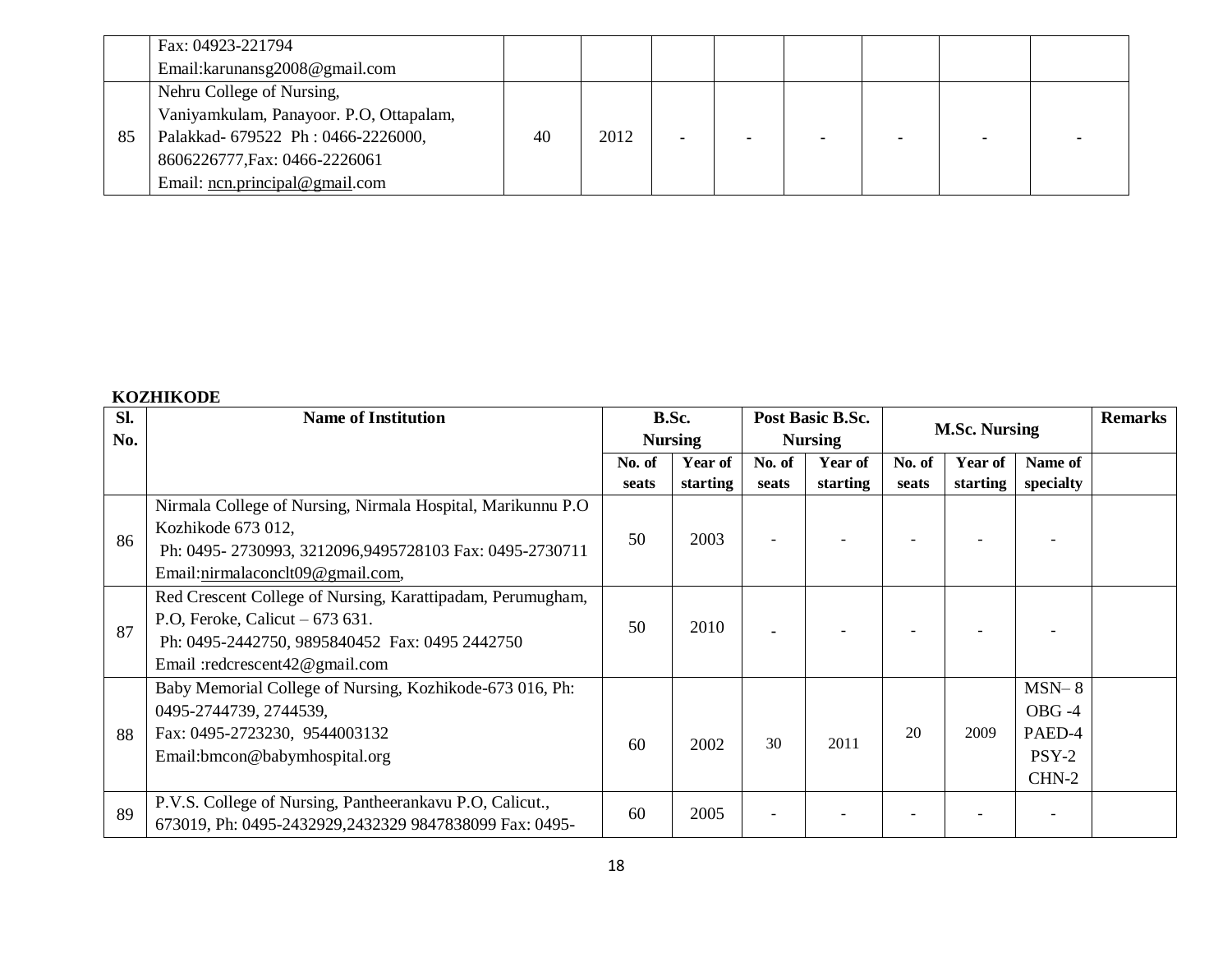|    | 2432329Email:pvscon@yahoo.in                                                                                                                                                                                                                            |    |      |  |  |  |
|----|---------------------------------------------------------------------------------------------------------------------------------------------------------------------------------------------------------------------------------------------------------|----|------|--|--|--|
| 90 | Santhi College of Nursing, Peace Valley, Venappara.P.O,<br>Omassery, Kozhikode-673 582,<br>Ph: 0495 2282300, 9562610220<br>Fax: 0495-2282300, Email:santhicon@gmail.com                                                                                 | 50 | 2011 |  |  |  |
| 91 | Sree Anjaneya College of Nursing, Malabar Medical College<br>Campus, Modakkallur. P.O. Atholi, Calicut -673 315, Ph: 0496<br>$-2701800$ , 2700478/Extn.335, 9048608133, 9544740811 Fax:<br>0496-2701815<br>Email:sreeanjaneyacollegeofnursing@gmail.com | 60 | 2011 |  |  |  |
| 92 | National Hospital College of Nursing, Pooladikunnu,<br>Elathur.P.O, Calicut- 673 303, Ph: 0495-3254588,9846206898<br>Fax:0495-2365888 Email:collegeofnursing2001@gmail.com                                                                              | 50 | 2002 |  |  |  |
| 93 | JDT Islam College of Nursing, Vellimadukunnu, P.O Calicut -<br>673 012. Ph: 0495-2730366, 9744003100 Fax: 0495-2730398<br>Email: conjdtclt12@gmail.com                                                                                                  | 60 | 2005 |  |  |  |
| 94 | KMCT College of Nursing, Manassery.<br>P. O, Mukkom, Calicut $-673602$ .<br>Ph: 0495 -2290691, Fax: 0495 2299226 8589917887,<br>8838006837<br>Email: principalkmctcon@gmail.com                                                                         | 50 | 2008 |  |  |  |

### **KANNUR**

| SI. | <b>Name of Institution</b>                                 | Post Basic B.Sc.<br>B.Sc.<br><b>Nursing</b><br><b>Nursing</b> |                |            |                |                      |                | <b>Remarks</b>           |  |
|-----|------------------------------------------------------------|---------------------------------------------------------------|----------------|------------|----------------|----------------------|----------------|--------------------------|--|
| No. |                                                            |                                                               |                |            |                | <b>M.Sc. Nursing</b> |                |                          |  |
|     |                                                            | No. of                                                        | <b>Year of</b> | No. of     | <b>Year of</b> | No. of               | <b>Year of</b> | Name of                  |  |
|     |                                                            | seats                                                         | starting       | seats      | starting       | seats                | starting       | specialty                |  |
| 95  | A.K.G. Memorial Co-Operative College of Nursing,           |                                                               |                |            |                |                      |                |                          |  |
|     | Mavilayi.P.O, Kannur- 670 622, Phone: 0497-                | 60                                                            |                | 2008<br>30 | 2012           |                      |                |                          |  |
|     | 2827108,8281331066 Fax: 0497-2827108                       |                                                               |                |            |                |                      |                |                          |  |
|     | Email:akgmcon@yahoo.com                                    |                                                               |                |            |                |                      |                |                          |  |
|     | Canossa College of Nursing, St. Martin De Porres Hospital, |                                                               |                |            |                |                      |                |                          |  |
| 96  | Cherukunnu.P.O, Kannur 670 301,                            | 50                                                            | 2004           |            |                |                      |                |                          |  |
|     | Ph: 0497-2860634, 8547160272, Fax: 0497 2860634            |                                                               |                |            |                |                      |                |                          |  |
|     | Email:canossanursing@yahoo.com                             |                                                               |                |            |                |                      |                |                          |  |
| 97  | Dhanalakshmi College of Nursing, Kakkad, Kannur-670005.Ph: | 50                                                            | 2010           | 30         | 2010           |                      |                | $\overline{\phantom{a}}$ |  |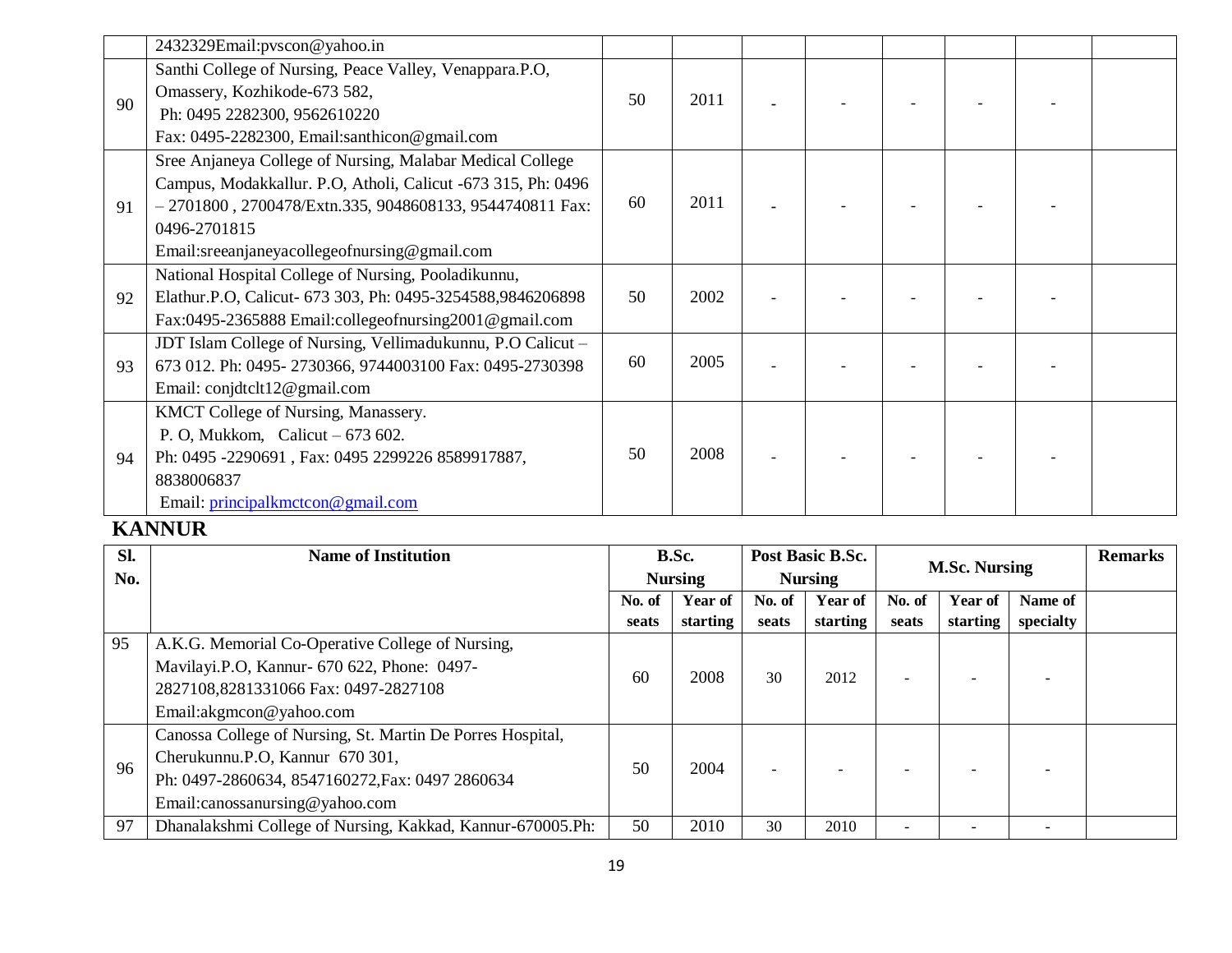|     | 0497-2761481, 82,83, 9447523635, 9249421184, Fax: 0497-<br>2705290 Email: principaldcon@yahoo.co.in<br>dhanalakshmicollegeofnursing@gmail.com                                                                                                 |    |      |  |    |      |                                                    |                                                                                 |
|-----|-----------------------------------------------------------------------------------------------------------------------------------------------------------------------------------------------------------------------------------------------|----|------|--|----|------|----------------------------------------------------|---------------------------------------------------------------------------------|
| 98  | College of Nursing, ACME , Pariyaram, Pariyaram Medical<br>College P O, Kannur 670 503,<br>Ph: 0497-2808132, 9447113078 Fax: 0497-2808125<br>Email:nursingcollegepariyaram@gmail.com                                                          | 60 | 2002 |  | 10 | 2010 | $MSN -$<br>5<br>$OBG - 5$                          |                                                                                 |
| 99  | Lourde College of Nursing, Vellikeel Road Jn., Ariyil P.O.<br>Pattuvam, Taliparamba, Kannur 670 143, Ph: 0460-2249163,<br>Fax: 0460-2220693, Mob: 9495150259 Email:<br>lourdecon@gmail.com                                                    | 50 | 2006 |  |    |      |                                                    |                                                                                 |
| 100 | College of Nursing, Kannur Medical College, Anjarakandy P.O.,<br>Kannur 670 612,<br>Ph: 0497-2855006, 9446191653<br>Email: collegeofnursing@anjarakandy.in                                                                                    | 50 | 2005 |  | 25 | 2010 | $MSN-5$<br>$OBG - 5$<br>PAED-5<br>$PSY-5$<br>CHN-5 | <b>Students</b><br>not<br>admitted<br>in<br>$M.$ Sc $(N)$<br>during.<br>2015-16 |
| 101 | Institute of Nursing Sciences & Research, Malabar Cancer<br>Centre, Moozhikkara P O, Thalassery,, Kodiyeri,<br>Kannur-<br>670103<br>Ph: 0490-2355881, 2355243, Fax: 0490 -2355880, 8921114137<br>Email: nursingeducationmcc@mcc.kerala.gov.in | 40 | 2018 |  |    |      |                                                    |                                                                                 |
| 102 | College of Nursing, Thalassery, Kerala Co-Operative Hospital<br>Federation, Nettur P.O., Kannur 670 105. Ph : 0490-2350338,<br>2351501, 9447448460 Fax: 0490-2350872<br>Email:tlycon@gmail.com                                                | 50 | 1999 |  | 12 | 2010 | $MSN-4$<br>OBG-4<br>PAED-4                         |                                                                                 |
| 103 | Koyili College of Nursing, Kannadiparamba P.O., Kannur                                                                                                                                                                                        | 50 | 2003 |  |    |      |                                                    |                                                                                 |
| 104 | Crescent College of Nursing, Ramapuram., Payangadi, P.O.<br>Kannur                                                                                                                                                                            | 60 | 2008 |  |    |      |                                                    |                                                                                 |

## **Wayanad**

| Sl. |                            | B.Sc.<br><b>Nursing</b> |                     | <b>Post Basic</b><br><b>B.Sc. Nursing</b> |                            | <b>M.Sc. Nursing</b> |                            |                      | <b>Remarks</b> |
|-----|----------------------------|-------------------------|---------------------|-------------------------------------------|----------------------------|----------------------|----------------------------|----------------------|----------------|
| No. | <b>Name of Institution</b> | No. of<br>seats         | Year of<br>starting | No.<br>ot<br>seats                        | <b>Year of</b><br>starting | No. of<br>seats      | <b>Year of</b><br>starting | Name of<br>specialty |                |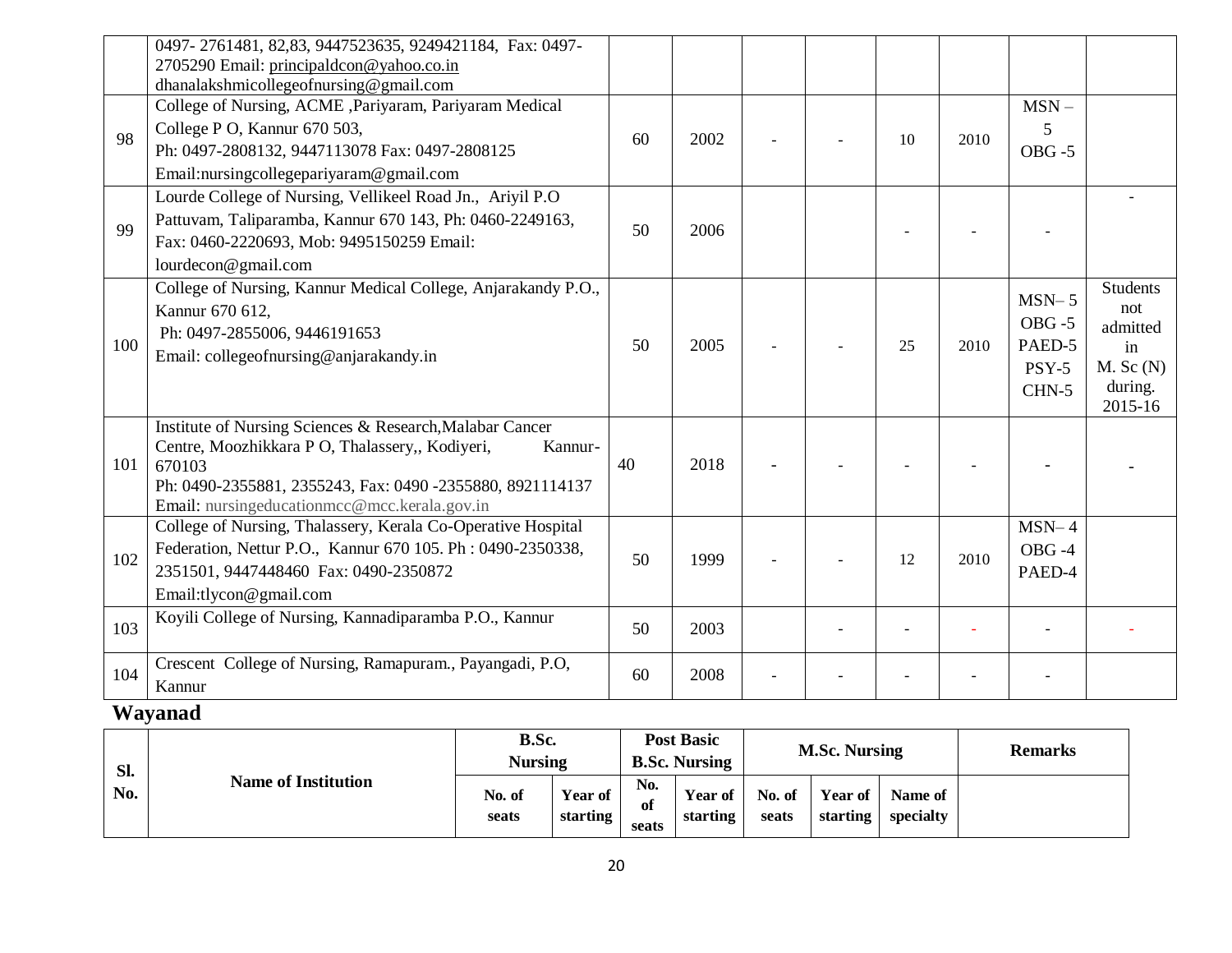|     | DM WIMS Nursing College, Naseera       |    |      |  |  |  |
|-----|----------------------------------------|----|------|--|--|--|
|     | Nagar, Meppadi, Wayanad – 673 577      |    |      |  |  |  |
| 105 | Ph: $04936 - 287070$ Fax: $04936 -$    | 60 | 2014 |  |  |  |
|     | 287287, 8111881157, Email:             |    |      |  |  |  |
|     | nursing college@dmwims.com             |    |      |  |  |  |
|     | Vinayaka College of Nursing, Old Shafi |    |      |  |  |  |
|     | Road, Kattayad Road, Sulthan Bathery,  |    |      |  |  |  |
|     | Wayanad 673592, Ph:04936-220371,       |    | 2011 |  |  |  |
| 106 | 9847410991                             | 40 |      |  |  |  |
|     | Fax: 04936-220371,                     |    |      |  |  |  |
|     | Email: vinayakaconsby@gmail.com        |    |      |  |  |  |

## **Kasaragod**

| Sl. |                                                                                                                                                                                            | B.Sc.<br><b>Nursing</b> |                            | <b>Post Basic</b><br><b>B.Sc. Nursing</b> |                     | <b>M.Sc. Nursing</b> |                     |                      | <b>Remarks</b> |
|-----|--------------------------------------------------------------------------------------------------------------------------------------------------------------------------------------------|-------------------------|----------------------------|-------------------------------------------|---------------------|----------------------|---------------------|----------------------|----------------|
| No. | <b>Name of Institution</b>                                                                                                                                                                 | No. of<br>seats         | <b>Year of</b><br>starting | No.<br>of<br>seats                        | Year of<br>starting | No. of<br>seats      | Year of<br>starting | Name of<br>specialty |                |
| 107 | Malik Deenar College of Nursing,<br>Thalangara.P.O, Kasaragod 671 122, Ph:<br>04994-227766, 9995892388<br>Email: malikdeenarcon@gmail.com                                                  | 50                      | 2002                       |                                           |                     |                      |                     |                      |                |
| 108 | Laxmi Meghan College of Nursing,<br>Haripuram.P.O, Pullur, Kanhangad,<br>Kasaragod -671 531 Ph: 0467 -2268860,<br>2268870, 8547370085,<br>Fax: 0467-2268840<br>Email:laxmimeghan@yahoo.com | 40                      | 2010                       |                                           |                     |                      |                     |                      |                |

## **NURSING COLLEGES UNDER M.G. UNIVERSITY**

| SI.<br>No. | <b>Name of Institution</b> | B.Sc.<br><b>Nursing</b> |                |     | <b>Post Basic</b><br><b>B.Sc. Nursing</b> |             | <b>M.Sc. Nursing</b> |         | <b>Remarks</b> |
|------------|----------------------------|-------------------------|----------------|-----|-------------------------------------------|-------------|----------------------|---------|----------------|
|            |                            | No. of                  | <b>Year of</b> | No. | <b>Year of</b>                            | No.<br>. of | <b>Year of</b>       | Name of |                |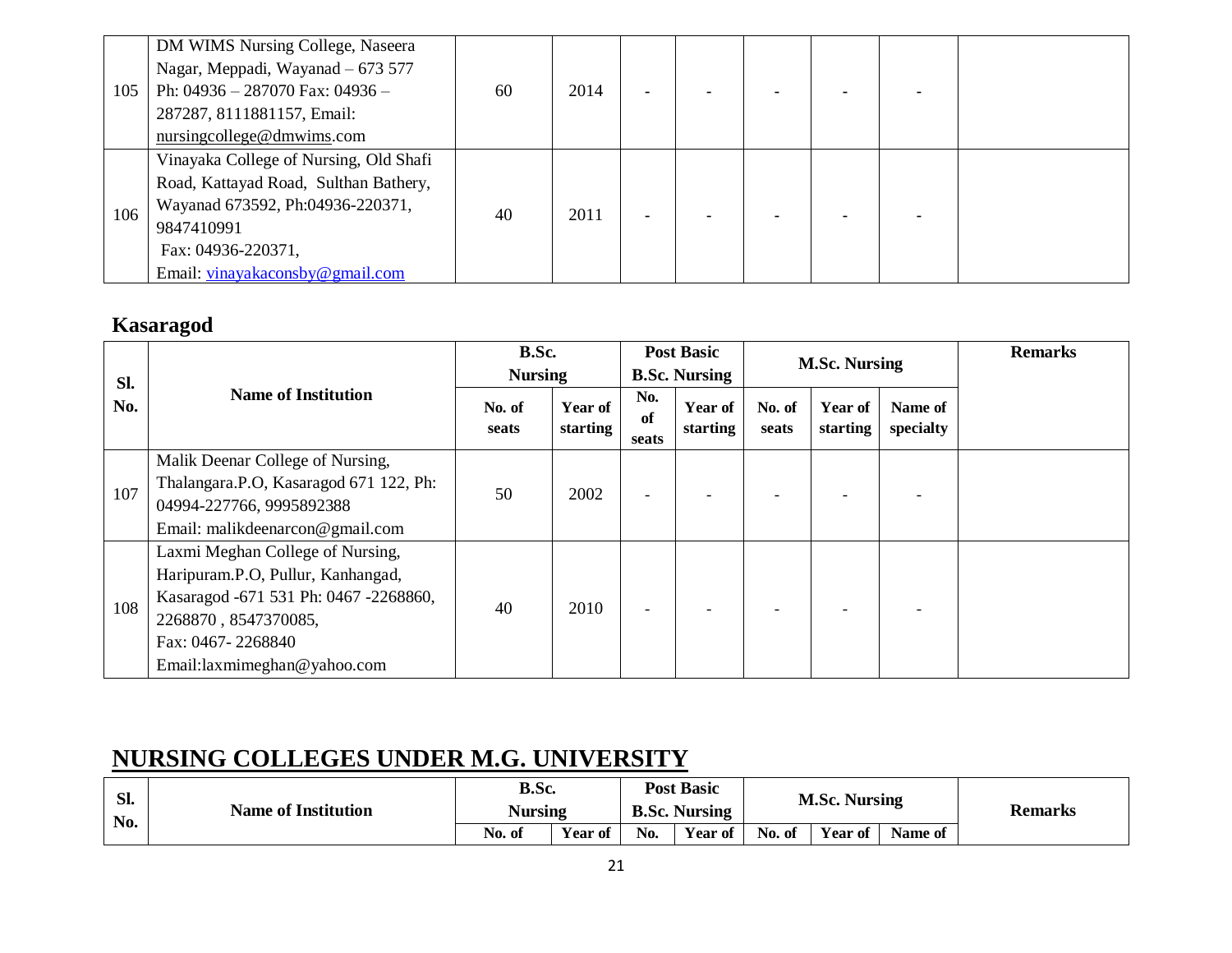|                  |                                                                                                                                                                                                                | seats | starting | of    | starting | seats | starting | specialty |                                            |
|------------------|----------------------------------------------------------------------------------------------------------------------------------------------------------------------------------------------------------------|-------|----------|-------|----------|-------|----------|-----------|--------------------------------------------|
|                  |                                                                                                                                                                                                                |       |          | seats |          |       |          |           |                                            |
| 1.               | Institute of Nursing Education, School of<br>Medical Education, Gandhi Nagar,<br>Kottayam. 686 008<br>Ph: 0481-6991122, 9446378515<br>Email: ucnofi.gnr93@gmail.com                                            | 50    | 1993     |       |          |       |          |           |                                            |
| 2.               | Institute of Nursing Education, School of<br>Medical Education, Puthuppally, Rubber<br>Board.P.O, Kottayam -686 009<br>Ph: 0481-2353152,2353126,<br>Fax: 0481 2353152, 9446931148<br>Email: inerimsr@gmail.com | 50    | 1994     |       |          |       |          |           |                                            |
| 3.               | Institute of Nursing Education, School of<br>Medical Education,<br>Oliyapuram.P.O,Koothattukulam,<br>Ernakulam. 686 662 Ph: 0485 2253343,<br>9495570975 Fax: 0485 2253340<br>Email: mgucnmknu@gmail.com        | 40    | 1995     |       |          |       |          |           |                                            |
| $\overline{4}$ . | Institute of Nursing Education, School of<br>Medical Education, Chuttippara,<br>Pathanamthitta -689645<br>Ph: 0468-2323044, 9447105148<br>Fax: 0468-2323044<br>Email: inesmepta@yahoo.in                       | 50    | 2004     |       |          |       |          |           |                                            |
| 5                | Institute of Nursing Education, School of<br>Medical Education, Andoor,<br>Marangattupilly.P.O, Pala, Kottayam-686<br>635 Ph: 04822-250556,<br>Fax:04822-250556,9446133093<br>Email: principalucnpala@yahoo.in | 50    | 2005     |       |          |       |          |           |                                            |
| 6.               | Institute of Nursing Education, School of<br>Medical Education, Chakkakanam,<br>Nedumkandam.P.O,<br>Idukki - 685 553.Ph: 04868-<br>234110,9446914940,                                                          | 60    | 2006     |       |          |       |          |           | Not admitted students<br>during<br>2012-13 |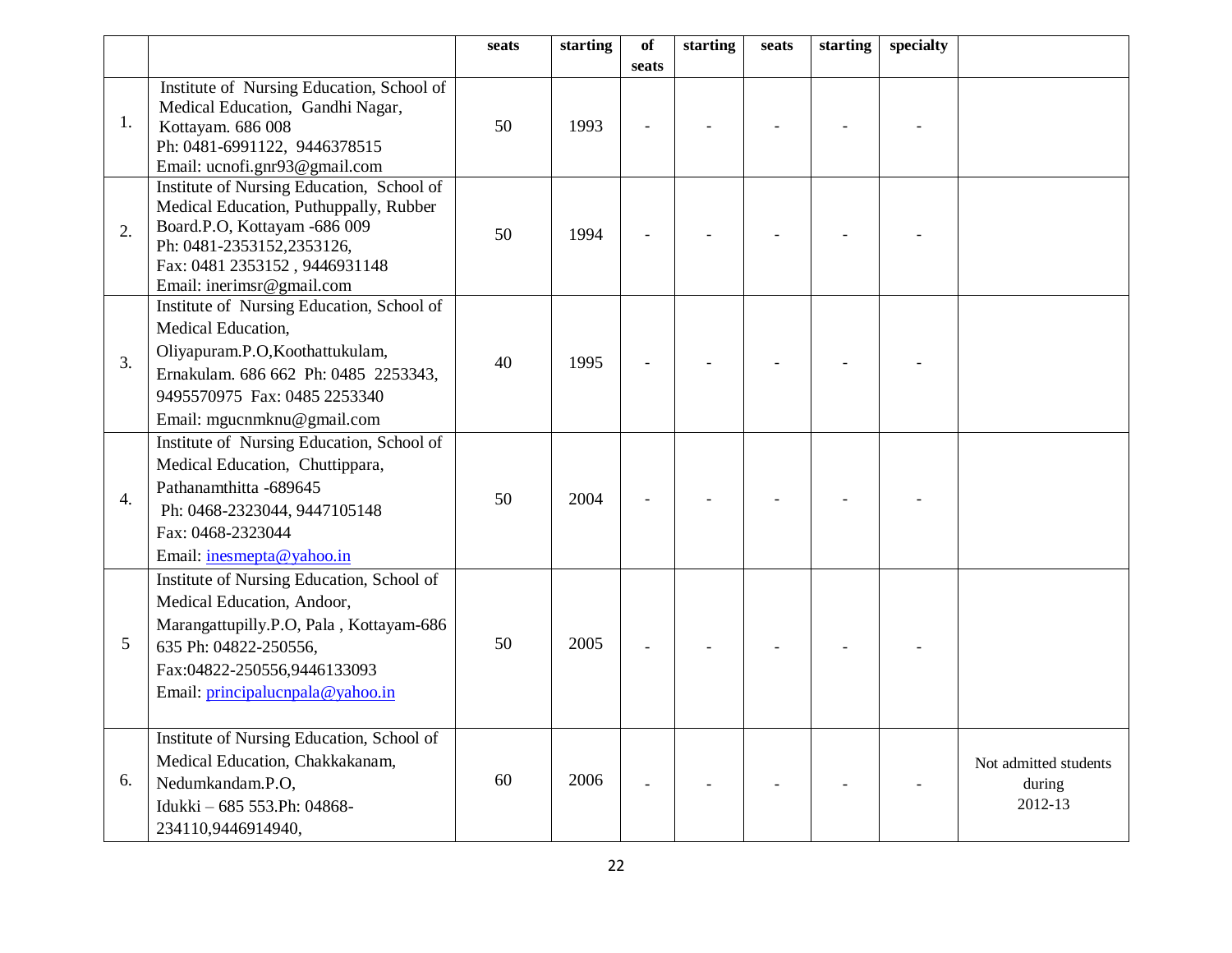| ۰ι<br>άΛ    |  |  |  |  |  |
|-------------|--|--|--|--|--|
| `OL<br>11 C |  |  |  |  |  |

#### **NURSING COLLEGE UNDER SI-MET**

| Sl.            |                                                                                                                                                                                                                                 | B.Sc.<br><b>Nursing</b> |                     |                    | <b>Post Basic</b><br><b>B.Sc. Nursing</b> |                 | <b>M.Sc. Nursing</b> |                      |                |
|----------------|---------------------------------------------------------------------------------------------------------------------------------------------------------------------------------------------------------------------------------|-------------------------|---------------------|--------------------|-------------------------------------------|-----------------|----------------------|----------------------|----------------|
| No.            | <b>Name of Institution</b>                                                                                                                                                                                                      | No. of<br>seats         | Year of<br>starting | No.<br>of<br>seats | Year of<br>starting                       | No. of<br>seats | Year of<br>starting  | Name of<br>specialty | <b>Remarks</b> |
| 1.             | SI-MET College of Nursing, Palluruthy P<br>O Ernakulam - 682 006<br>Ph: 0484-2231530, Fax: 0484-2231530.<br>9447473126 Email:simetcnp@gmail.com                                                                                 | 60                      | 2009                | 30                 | 2010<br>(2017)                            |                 |                      |                      |                |
| $\overline{2}$ | SI-MET College of Nursing, Muttathara,<br>KesavaVilasam, T.C 12/268 (1),<br>Thekkumoodu, Vanchiyoor. PO<br>Thiruvananthapuram $-695035$<br>Ph: 0471 - 2300660, 9495247821, Fax:<br>0471-2300660, Email:<br>simetcnmut@gmail.com | 60                      | 2015                |                    |                                           |                 |                      |                      |                |
| 3.             | SI-MET College of Nursing,<br>Mangattuparamba,<br>Parssinikadavu P.O, Kannur 670 563<br>Ph: 0497-2781499,9446529935,<br>9567767292,<br>Email:simetcnpk@gmail.com                                                                |                         |                     | 40                 | 2011                                      |                 |                      |                      |                |
| $\overline{4}$ | SI-MET College of Nursing, Malampuzha<br>P.O, Palakkad - 678 651<br>Ph: 0491-2816040, 2815333<br>9744823282. Fax: 0491-2816040<br>Email: simetcnm@gmail.com                                                                     | 60                      | 2009                | 30                 | 2010<br>(2017)                            |                 |                      |                      |                |
| 5              | SI-MET College of Nursing, Ayampara.P.<br>O, Periya, Uduma, Kasaragode - 671<br>316, 0467-2419935, 2419898, Fax: 0467-                                                                                                          | 60                      | 2009                |                    |                                           |                 |                      |                      |                |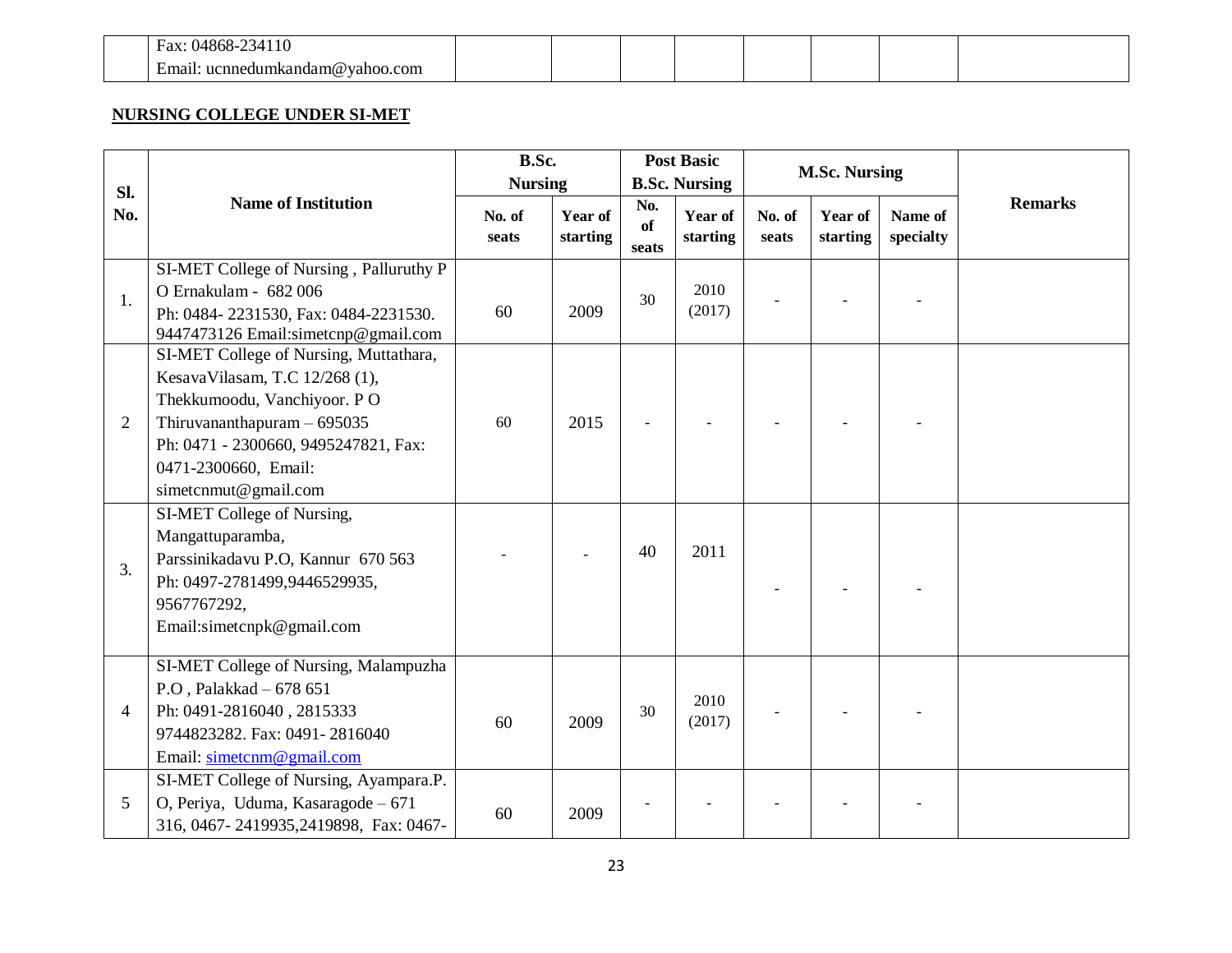

# **KERALA NURSES AND MIDWIVES COUNCIL**

RED CROSS ROAD, THIRUVANANTHAPURAM- 35

Phone: 0471-2774106, 2301278 (Office)

Fax : 0471-2307337 Email: [registrarknmc@gmail.com](mailto:registrarknmc@gmail.com)

Website: [www.nursingcouncil.kerala.gov.in,](http://www.keralanursingcouncil.org/) www.knmc.org

#### **LIST OF RECOGNIZED INSTITUTIONS WITH POST BASIC DIPLOMA IN SPECIALITY NURSING – (2018-19)**

#### **GOVT. COLLEGES**

| Sl.No          | <b>Name of College</b>                                                                                                                                                                                  | <b>Name of Speciality</b>      |       | <b>Total No. of</b> | No. of       | Year of         |
|----------------|---------------------------------------------------------------------------------------------------------------------------------------------------------------------------------------------------------|--------------------------------|-------|---------------------|--------------|-----------------|
|                |                                                                                                                                                                                                         |                                |       | seats               | <b>Batch</b> | <b>Starting</b> |
| $\mathbf{1}$   | College of Nursing, Medical                                                                                                                                                                             | <b>Critical Care Nursing</b>   | $-10$ |                     |              |                 |
|                | College. PO,                                                                                                                                                                                            | Emergency & Disaster           | $-10$ |                     |              |                 |
|                | Thiruvananthapuram                                                                                                                                                                                      | <b>Nursing</b>                 |       | 40                  | 6            | 2011            |
|                |                                                                                                                                                                                                         | <b>Oncology Nursing</b>        | $-10$ |                     |              |                 |
|                |                                                                                                                                                                                                         | Nurse Practitioner in          | $-10$ |                     |              |                 |
|                |                                                                                                                                                                                                         | Midwifery                      |       |                     |              |                 |
| $\overline{2}$ | Govt. College of Nursing,                                                                                                                                                                               | <b>Critical Care Nursing</b>   | $-6$  |                     |              |                 |
|                | Kottayam                                                                                                                                                                                                | <b>Oncology Nursing</b>        | $-4$  | 22                  |              |                 |
|                |                                                                                                                                                                                                         | Neuro Science Nursing          | $-4$  |                     | 6            | 2011            |
|                |                                                                                                                                                                                                         | <b>Cardio Thoracic Nursing</b> | $-4$  |                     |              |                 |
|                |                                                                                                                                                                                                         | <b>Neonatal Nursing</b>        | $-4$  |                     |              |                 |
| 3              | Institute of Mental Health &<br>Neuro Sciences (IMHANS),<br>Govt. Medical College,<br>Kozhikode-673 008,<br>0495-2359352,<br>Fax; 0495-2358352,<br>9846922186, 9495127145<br>Email: imhansclt@gmail.com | Mental Health Nursing          | $-10$ | 10                  |              | 2015            |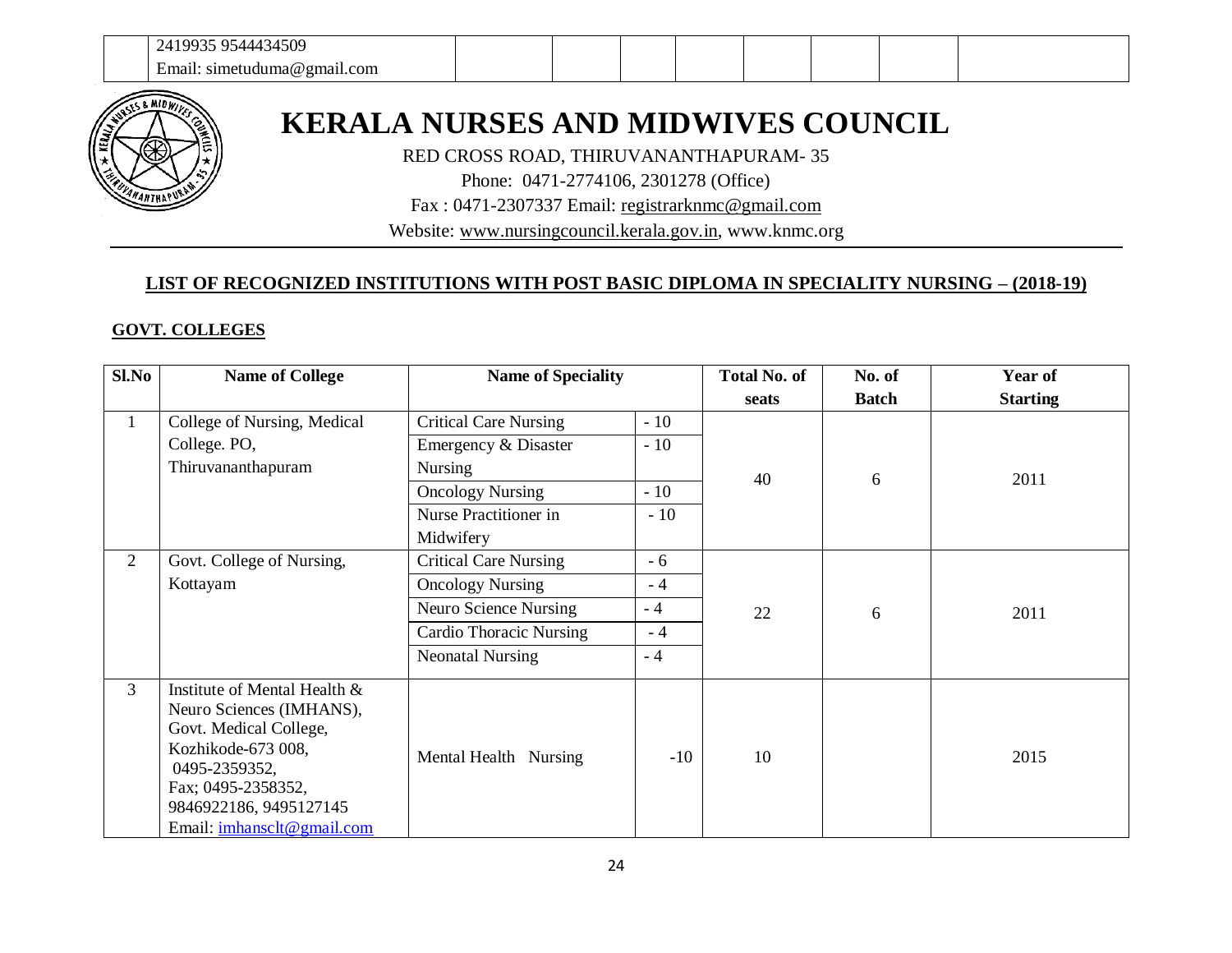#### **PRIVATE (SELF – FINANCING) INSTITUTIONS**

| Sl.            | <b>Name of College</b>                                                                                                                                                                                | <b>Name of Speciality</b>                       |      | <b>Total No. of</b> | No. of       | <b>Year of</b>                         |              |      |
|----------------|-------------------------------------------------------------------------------------------------------------------------------------------------------------------------------------------------------|-------------------------------------------------|------|---------------------|--------------|----------------------------------------|--------------|------|
| N <sub>0</sub> |                                                                                                                                                                                                       |                                                 |      | seats               | <b>Batch</b> | <b>Starting</b>                        |              |      |
| $\mathbf{1}$   | C.S.I College of Nursing,<br>Dr. Somervell Memorial C.S.I Medical<br>College & Hospital, Karakonam,<br>Thiruvananthapuram                                                                             | <b>Operation Room Nursing</b>                   |      | 10                  | 4            | 2013                                   |              |      |
| 2              | Holy Cross College of Nursing, Kottiyam,<br>Kollam                                                                                                                                                    | <b>Critical Care</b><br>$-10$<br><b>Nursing</b> |      | 15                  | 6            | 2011                                   |              |      |
|                |                                                                                                                                                                                                       | Oncology<br><b>Nursing</b>                      | $-5$ |                     |              |                                        |              |      |
| $\overline{3}$ | Regional Cancer Centre, Medical Colleges<br>Campus, P.O Thiruvananthapuram- 695011<br>Ph: 0471 2522226/2522517, 8547700574,<br>Fax: 0471 2447454 Email:<br>nursingedurce@gmail.com                    | <b>Oncology Nursing</b>                         |      | 20                  |              | 2011                                   |              |      |
| 4              | Jubilee Mission College of Nursing, Jubilee<br>Gardens, Thrissur                                                                                                                                      | <b>Cardio Thoracic Nursing</b>                  |      | 15                  |              | 2012<br>No admission during<br>2015-16 |              |      |
| 5              | College of Nursing, Academy of Medical<br>Sciences, Pariyaram, Kannur                                                                                                                                 | <b>Cardio Thoracic Nursing</b>                  |      | 15                  |              | 2010                                   |              |      |
| 6              | Malabar Cancer Centre, Thalassery,<br>Moozhikkara, Kannur- 670103<br>Ph: 0490-2355881, 2355981, 2357881,<br>2357981 Fax: 0490 2355880, 9895848300,<br>Email:<br>nursingeducationmcc@mcc.kerala.gov.in | <b>Oncology Nursing</b>                         |      |                     |              | 20                                     | $\mathbf{1}$ | 2016 |